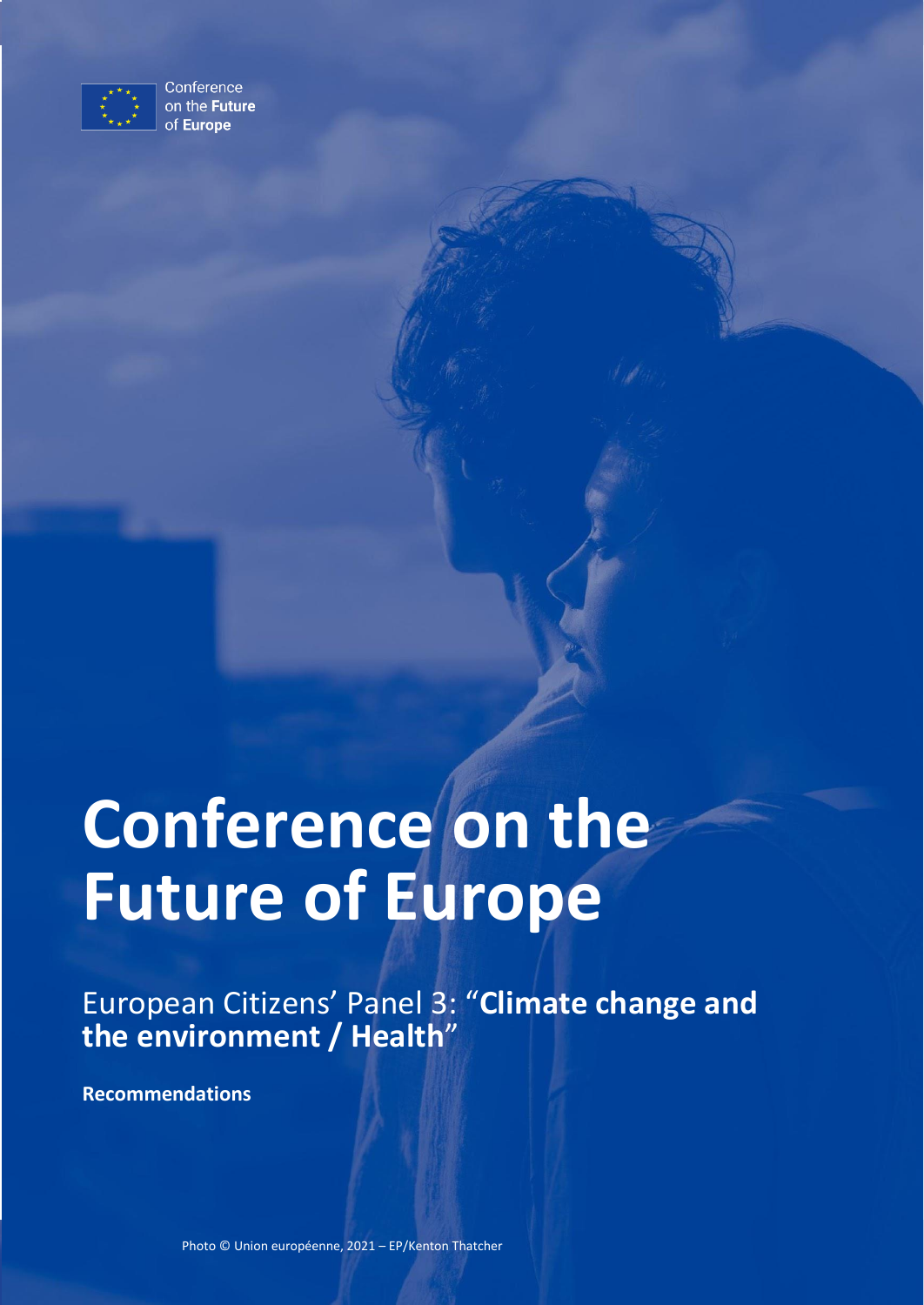# **Conference on the Future of Europe European Citizens' Panel 3: "Climate change and the environment / Health"**

# **RECOMMENDATIONS ADOPTED BY THE PANEL (TO BE TAKEN FORWARD TO THE PLENARY)**

Stream 1: Better ways of living

Substream 1.1 Healthy lifestyles

**1. We recommend that the EU provides subsidies for organic farming, including incentives for organic pesticides, to make organic goods more affordable. Furthermore, education for farmers in organic and sustainable farming needs to be supported by the EU and mono-culture farming should be avoided. Small organic farms, non-intensive farms and those with short supply chains should be given support to become more competitive.** 

Subsidising organic products would improve their affordability. We should help supermarkets with shorter supply chains and support smaller farmers with opportunities to sell their products. This enables access to fresher produce. Furthermore, the low prices of non-organic products do not reflect their harm.

# **2. We recommend that innovation in vertical farming be supported by investments from the EU.**

Vertical farming allows us to save land space, which could be used for forestry instead. It also does not require pesticides, allowing us to produce more organic food. Furthermore, it is not impacted by bad weather conditions, which is increasingly common as a result of climate change, and allows for shorter supply chains.

**3. The EU should set minimum standards for food quality, as well as food traceability and the use of seasonal food in school canteens. Healthy ingredients for school canteens should therefore be subsidised to ensure affordable, high-quality food for pupils.** 

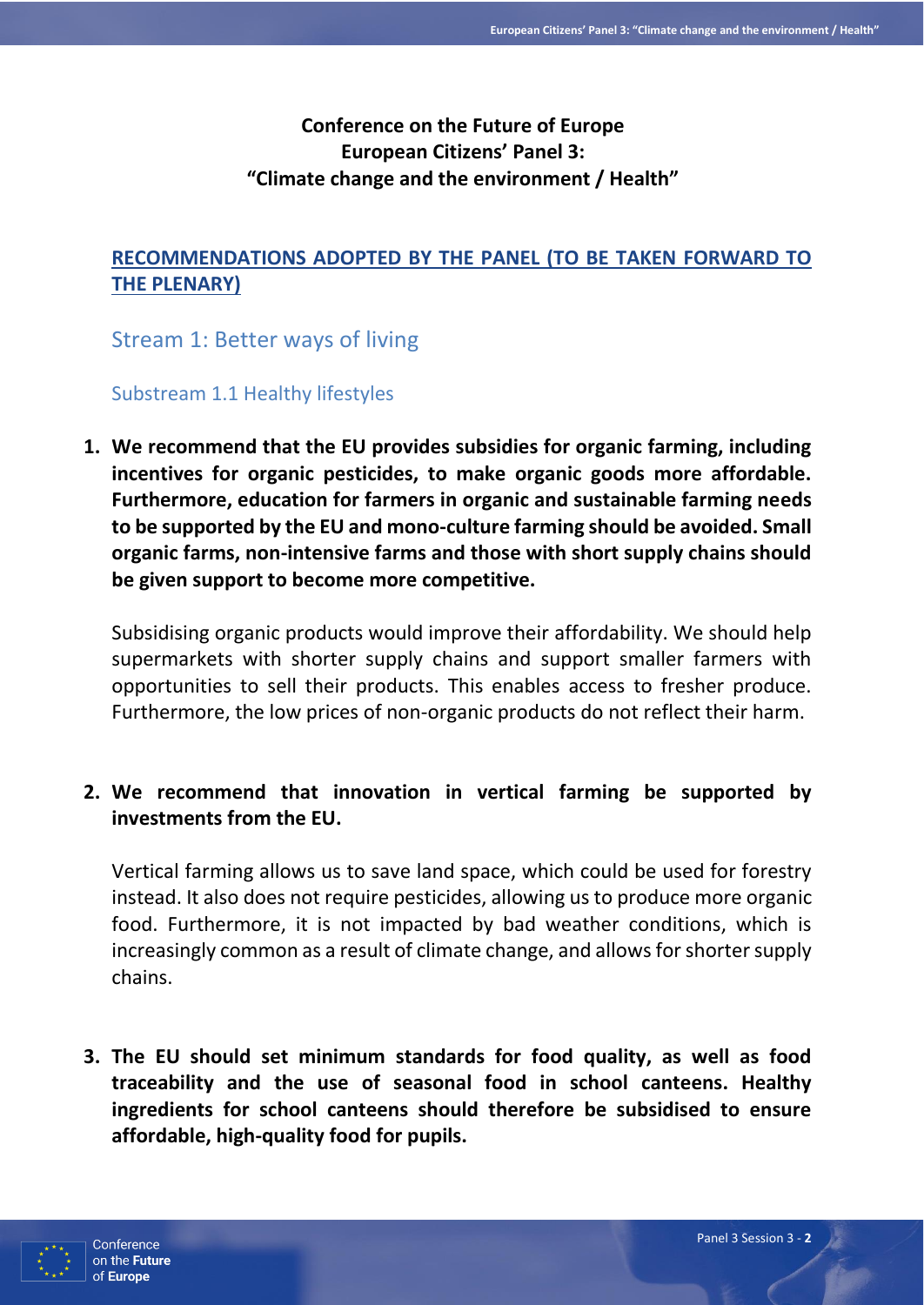We form habits at a young age, which shape our attitudes towards health, good habits should be encouraged in schools and pupils can bring these teachings home. This is also a question of social-justice: everyone in the EU should have the right to good food in schools.

**4. We recommend investing in new bike lanes and in improving existing ones to make cycling safe and attractive. Ensure that training on road traffic rules for all age groups is widely available across Europe, especially for e-bikes and for those without drivers' licenses. The producers of e-bikes should be required to provide information about the use and risks of e-biking. Give legal protection to cyclists in case of accidents with vehicles (see Dutch regulation). We support dedicated car-free zones in cities (without harming commercial areas). Overall, give priority and further rights to cyclists and pedestrians over motorized vehicles while guaranteeing road safety and accordance with traffic rules.** 

This is important because cycling has benefits for individual and public health, air quality, noise levels, climate and inner city traffic. Cyclists and pedestrians need to feel safe, taking risks from the increased use of e-bikes into account. Bike lanes are sometimes lacking or in bad quality.

**5. We recommend making the production of food part of public education. Subsidize and support the creation of gardens in schools, if feasible, and urban gardening projects for public and private spaces. The need for space, water and support infrastructure needs to be part of urban planning frameworks. For example, former parking lots could be used for greening, vertical gardening on buildings, or there could be mandates to include green spaces for receiving building permits. Share innovative and best practices across all member states.**

Gardening projects promote the resilience of cities and inhabitants, bringing together people of different ages and social groups. More green space improves quality of life, air quality, mental and physical health and the environment.

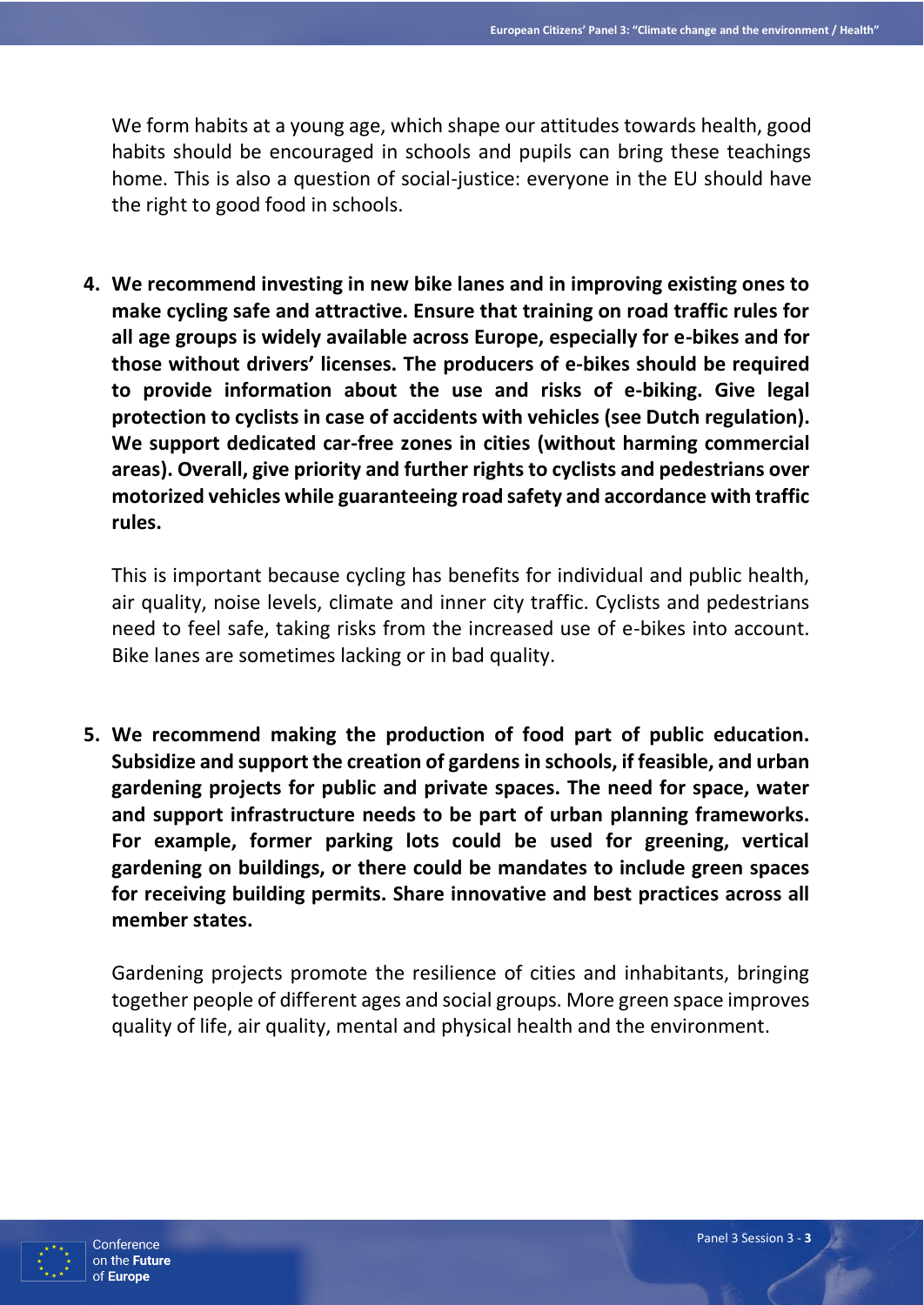## Substream 1.2 Environmental education

**6. We recommend that the EU adopts a directive requiring urban development programmes to fulfill specific environmental requirements, with the aim to make cities greener. The directive must apply to private and public property and spaces, such as new buildings being developed. The directive must impose minimum standards to ensure buildings and spaces are as green as possible. "Green", here, refers to the use of renewable energy sources, reduced energy consumption, low levels of CO2 emissions and the inclusion of plants in architectural projects.**

Greener cities actively contribute to reducing the impacts of climate change and reducing emissions, such as CO2 and ozone, which negatively affect citizens' health. Investing in greener cities contributes to the sustainable development of communities which has long-term economic and social benefits.

**7. We recommend that the EU, with the assistance of the member states, develops, adopts and implements a common European charter targeting environmental issues, in their complexity. The charter will provide a framework for member states to develop regular information and training campaigns, disseminated across all available media channels and a new dedicated information portal. These campaigns should be held across the EU and at all levels to foster environmental awareness among all citizens.** 

A lack of coordination between member states is hindering the effectiveness of existing campaigns and slowing efforts to fight the global challenge that is climate change. A common charter will foster synergies between member states' action plans ensuring efforts are more impactful. In addition, it would ensure coherent and consistent information is communicated to citizens about the impact of daily actions such as their chosen means of transportation and waste treatment.

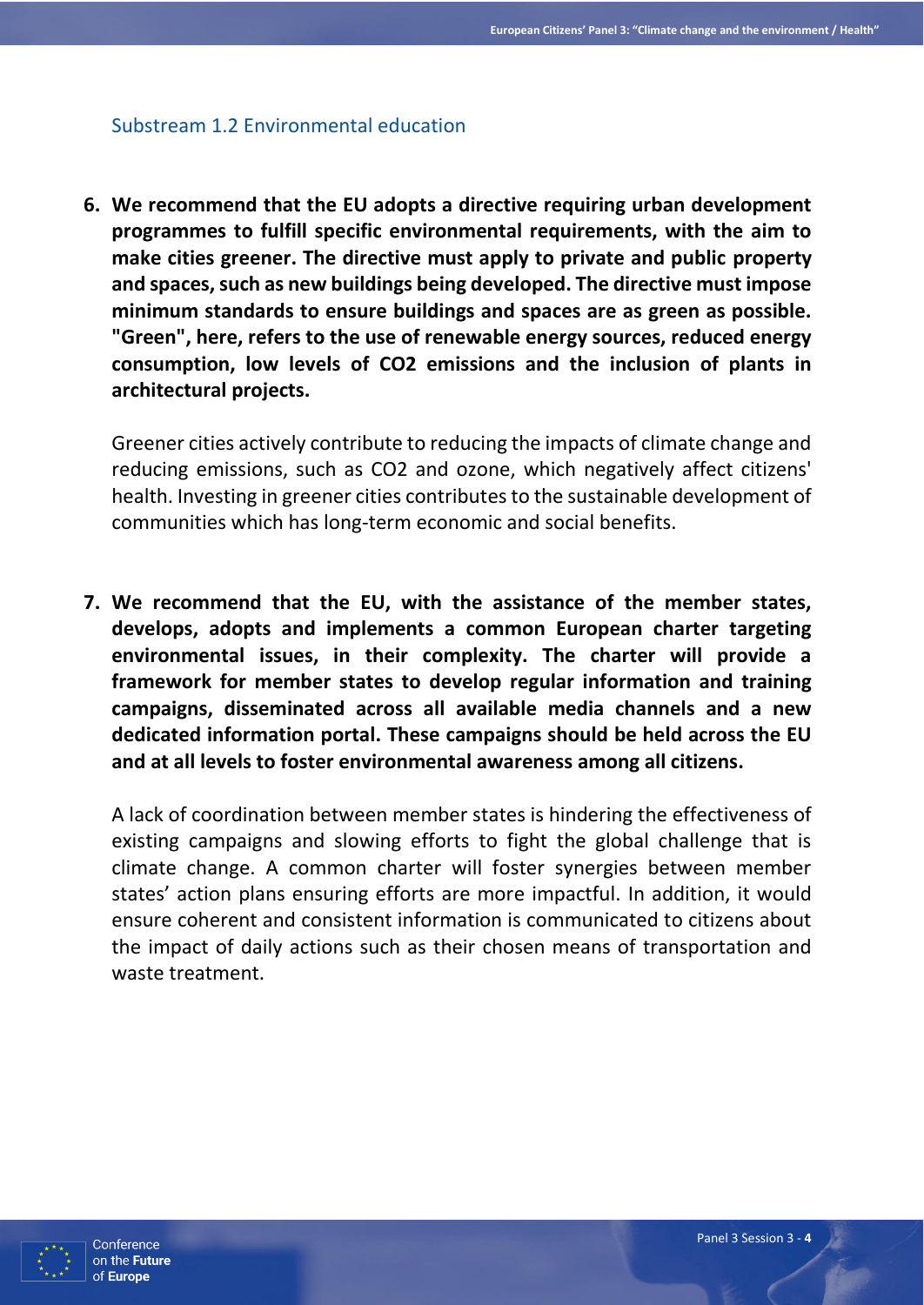# Stream 2: Protecting our environment and our health

## Substream 2.1 Healthy natural environment

**8. We recommend a graded unified labelling system showing the entire ecological footprint for every available product purchased within the EU. Products from outside the EU need to respect this labelling system in a transparent manner. The system should be based on clear labelling criteria on the products themselves and use, for example, a QR code that gives more indepth information about the product.** 

This information about the lifecycle of the product is fundamental for all citizens within the EU to empower consumers in their purchasing actions. In consequence, EU citizens will be taking responsible decisions to contribute to the protection of their environment.

**9. We recommend that more financial investment should be made to explore new eco-friendly sources of energy and until then additional investment into existing optimal solutions of energy production. We also recommend informing and educating the European public about specific sources of energy in full transparency. We strongly recommend considering the entire ecological and social impacts of the energy production process for current and future generations.**

We have very high levels of carbon emissions and other toxic substances from energy production that degrades the climate and air quality. To be in line with the European directives and the recommendations of the IPCC reports and the COP 26 goals, more research and investment are needed to achieve climateneutral energy production.

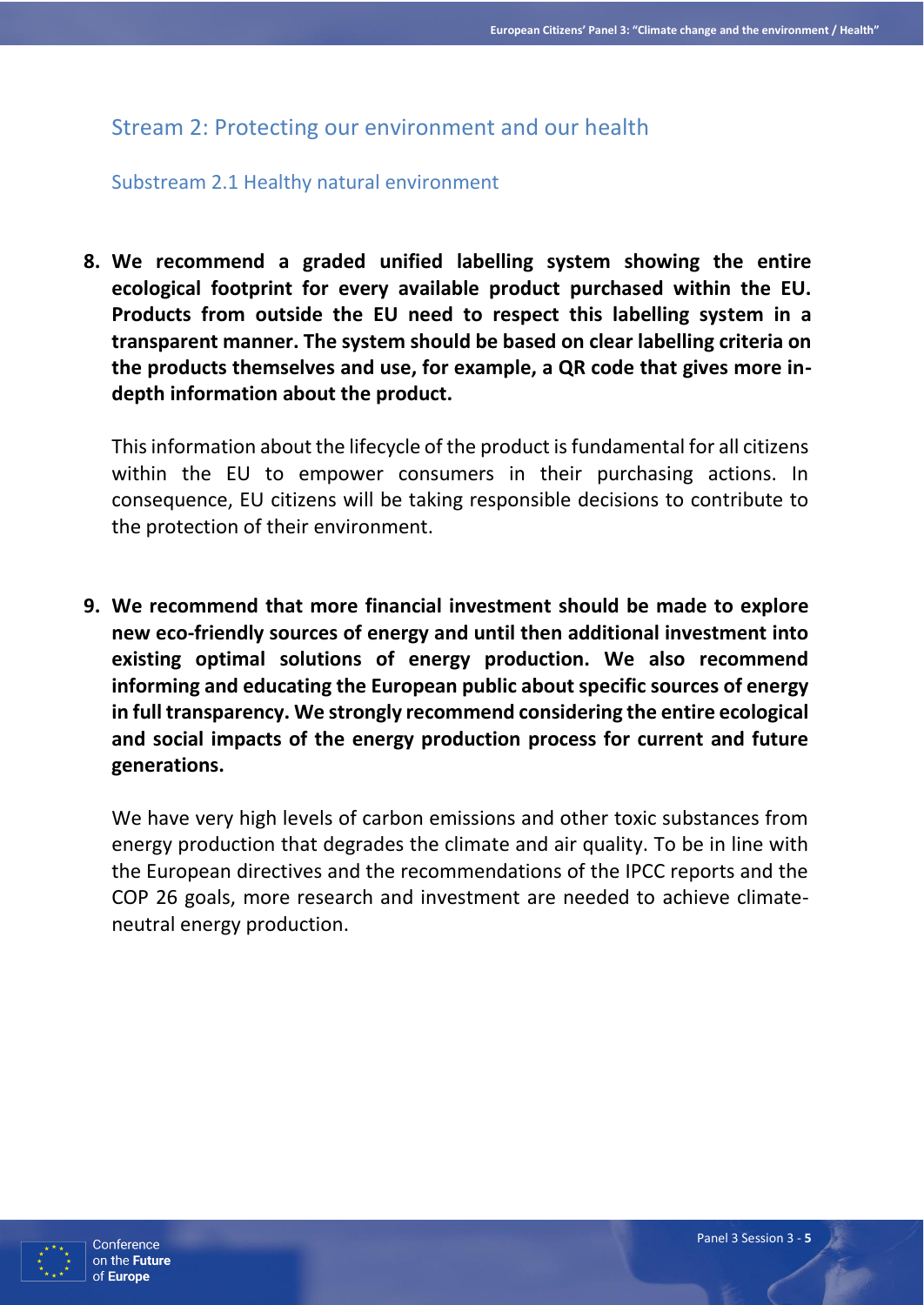## Substream 2.2 Protecting our biodiversity

10.**We recommend a drastic reduction of chemical pesticides and fertilizers in all types of farms, by enforcing the application of higher common standards, by accelerating the research on the natural alternatives and by supporting the adoption of the new solutions, including the training for farmers.**

Although progress has been made in alternative fertilizers and pesticides, most of them are not yet usable by big farms. Therefore a more consistent effort is necessary to generate new solutions. The research should be encouraged by both public expenditures and by higher standards in the use of pesticides and fertilizers. The results of the research need rapid diffusion at EU scale.

**11.We recommend the extension of the protected areas for the conservation of biodiversity (including mammals, birds, insects and plants), and enhancing the rule of law regarding human intervention in these areas. The protected areas will be seen not only as islands, but as a continuum with greener urban areas, following harmonised EU standards.**

Because of deforestation, biodiversity is being heavily affected. One of the main ways of protecting land biodiversity is by creating protected areas. However, it is difficult to maintain protected areas near polluted cities, or to avoid human interference when the surroundings are not nature friendly. We need to make the living areas greener and integrated with their surrounding nature.

**12.We recommend redirecting the generic subsidies for agriculture mainly towards projects related to the development of sustainable agriculture, including the respect for nature and the workers. The beneficiaries should comply with clear environmental standards, and be strictly monitored.**

We believe that only sustainable agriculture should be encouraged, which means redirecting the funds now used for generic subsidies. Moreover, the efficiency of the funds used can be increased by focusing on transformational projects and innovative solutions, rather than on annual payments. The ecological impact of agriculture activities and the projects should be better monitored. The human rights of the labor workers also need to be considered as part of sustainability.

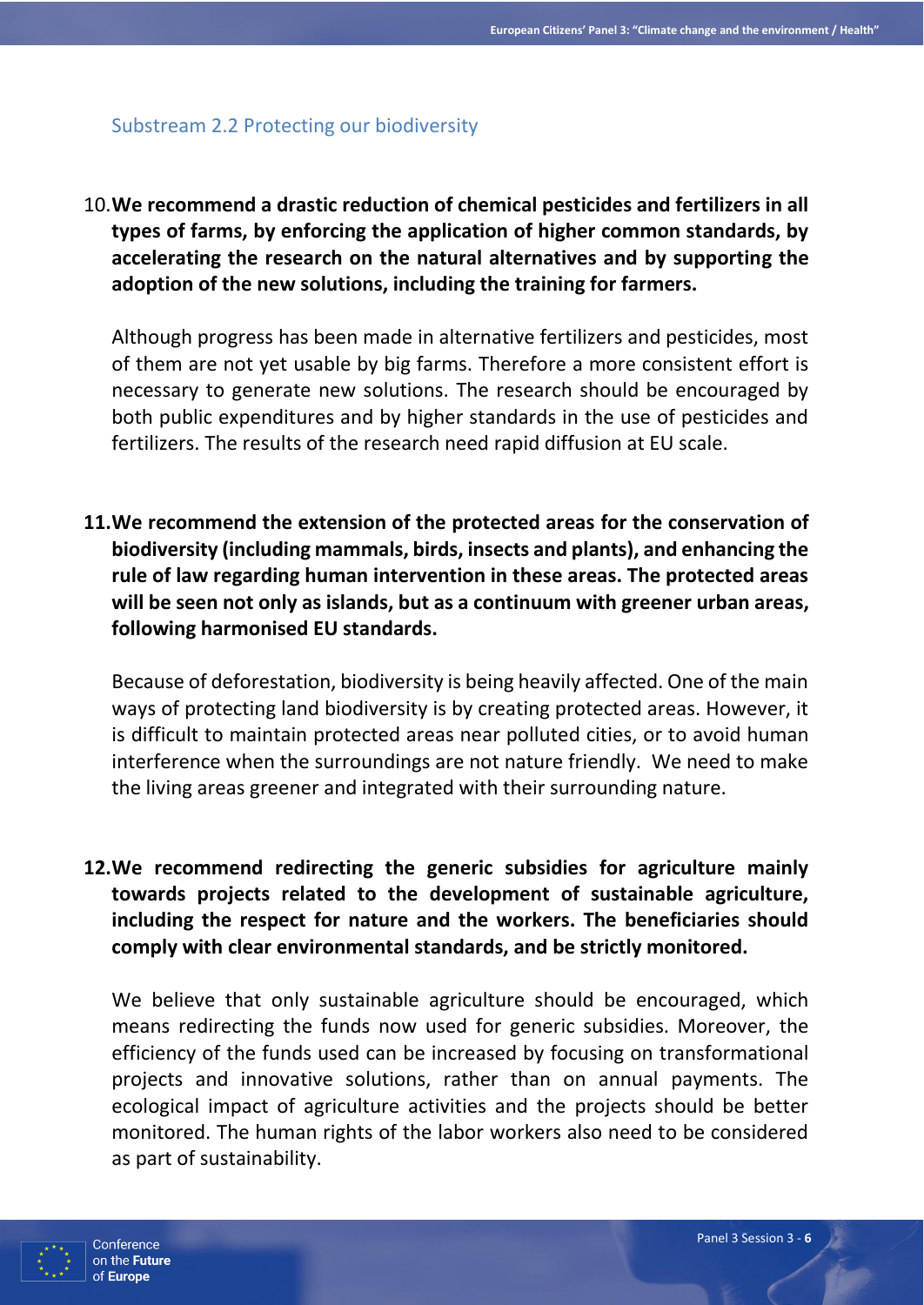**13.We recommend that the EU ensures a loyal competition for environmentfriendly agricultural products by establishing stricter standards for both EU and the imported products, by ensuring their traceability, labelling and quality control.**

The lower productivity of the sustainable agricultural products affects their cost competitiveness. The imported products should comply with the same strict standards regarding the ecological impact of their production. We need authorities capable of ensuring the traceability of the imported agricultural products.

**14.We recommend rapid and massive reforestation and afforestation in the EU, by maximizing the use of land. A special focus should be given to the reforestation of exploited or destroyed forests and the afforestation of the areas with degraded soil. New more responsible solutions should be promoted for a better utilization of the wood, e.g. replacing plastics and other chemical materials, ensuring higher energy efficiency from biomass, recycling of wood products.**

Reforestation has a clear positive impact on the environment and the biodiversity at large. At the same time, we need to use less wood for fire, but for high added value products, as for instance the replacements for plastics the use of wood is principal.

# Substream 2.3 Safe and healthy food

**15.We recommend the swift and progressive elimination of non-sustainable forms of food packaging, including plastic packaging and those of other nonbiodegradable materials. We propose achieving this through providing financial incentives to companies which change to fully biodegradable forms of packaging, investing in research into alternatives and introducing penalties for companies that do not use biodegradable packaging.**

Plastic waste, particularly microplastics, is increasingly abundant and degrades slowly. Its consumption harms the quality and safety of food while endangering the health of humans and animals. Moreover, existing European law aimed at reducing non-biodegradable packaging is insufficient.

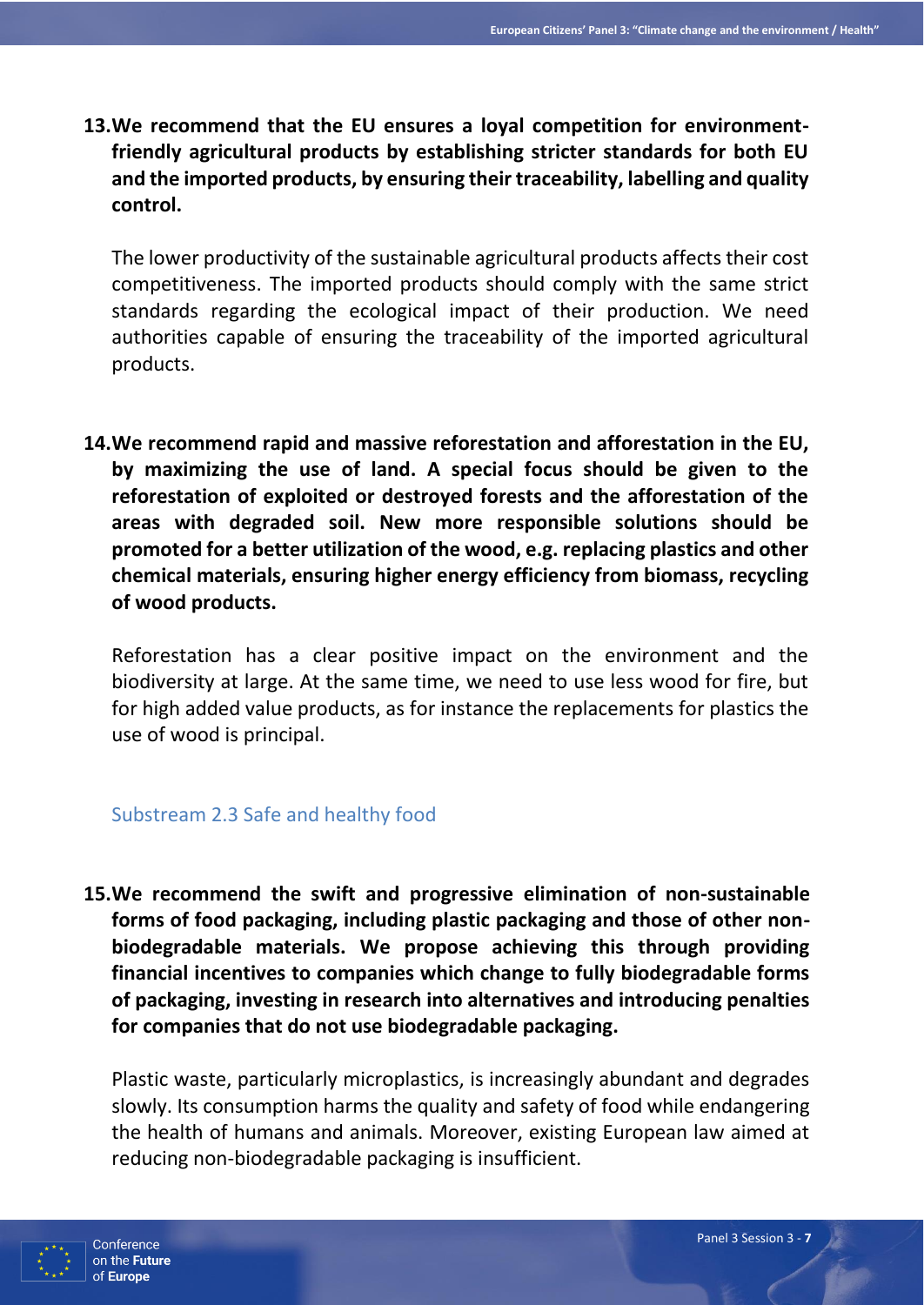**16.We recommend that intensive animal farming is phased out gradually, including the elimination of disrespectful living conditions of animals. We propose introducing common norms for animal farming (e.g. maximum number of animals, appropriate outside space) and stronger investment into non-intensive methods (extensive and sustainable farming) by providing financial incentives and training to farms to support this change.**

Phasing out intensive farming will reduce levels of environmental pollution and enhance natural preservation. Furthermore, phasing out intensive animal farming will reduce the amount of medicine necessary to tackle animal diseases and increase the quality of our food. Intensive animal farming also fails to respect the well-being of animals but more sustainable forms of farming exist, such as extensive farming. and subsidies are necessary to help farmers pursue these forms.

**17.We recommend tightening controls on the prohibition of the unnecessary use of antibiotics and other animal drugs in feed additives for animals: make it a reality! We propose that the use of antibiotics is only authorised in farming when absolutely necessary to protect the health and well-being of animals, instead of in a preventive way. In addition, it is necessary to invest further into research for more efficient antibiotics, developing alternatives while building upon existing research into antibiotics.**

Human resistance to antibiotics is decreased as a result of eating food from animals that have been given antibiotics. Furthermore, time is needed to create suitable alternatives to existing antibiotics and to ensure that farmers are aware and ready to use them. We recognise that European Directives exist on antibiotics but these have not been implemented in the same way across member states. Lastly, animal drugs are misused for doping purposes and so stronger legislation on the topic will increase animal well-being and boost their quality of life.

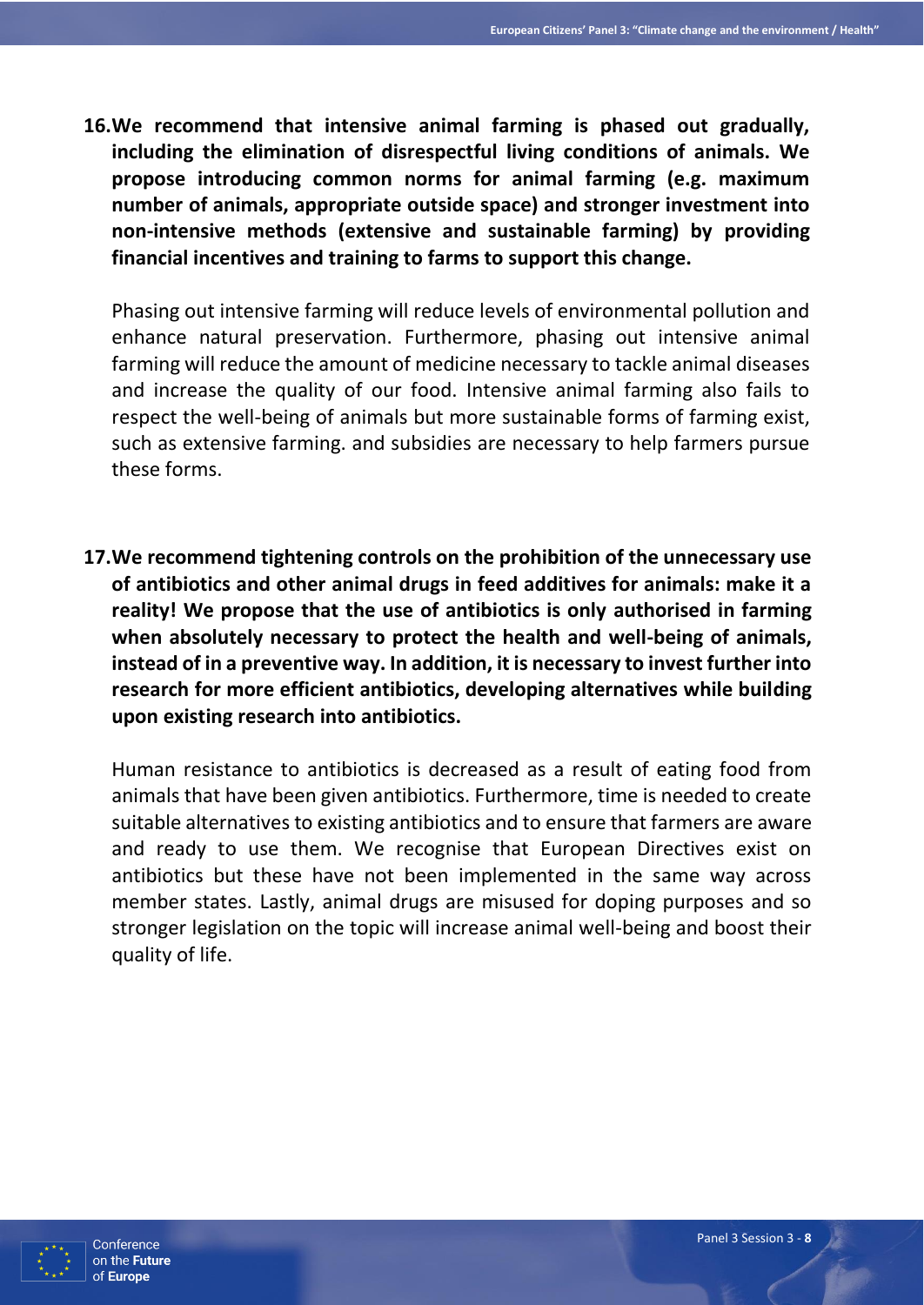**18.We recommend that European legislation requires declarations on the use of hormonal substances and endocrine disruptors in the production of food: the type, quantity and exposure of the final product used. All food products including these substances must have detailed labels on their packaging displaying this information and the reasons for their use. Additionally, we have to accelerate research into the effects of hormonal substances and endocrine disruptors on human health.**

Food products currently lack traceability, particularly with respect to hormonal substances and endocrine disruptors. We think that transparency is necessary in food production to ensure accountability. Also, consumers should know the full contents of their food and be able to choose freely what they eat. In addition to that, there is insufficient research into the impact on humans (and the potential risks) of the consumption of food products with hormonal substances and endocrine disruptors.

**19.We recommend discouraging the consumption of processed foods by taxing unhealthy food and investing the funds raised into healthy food. We propose introducing a European-wide scoring system for healthy food based upon best practices in member states to label food and inform consumers of the health properties of food.** 

In this way, the funds raised can be used as a resource to develop awarenessraising measures and promotional campaigns, prioritise healthy food in education and make unhealthy food less visible in supermarkets. Also, investing in healthy food increases the general health of the population, therefore reducing levels of public spending needed to tackle health issues resulting from unhealthy eating. Moreover, we think taxation and subsidies will incentivise the production of healthier food products from companies.

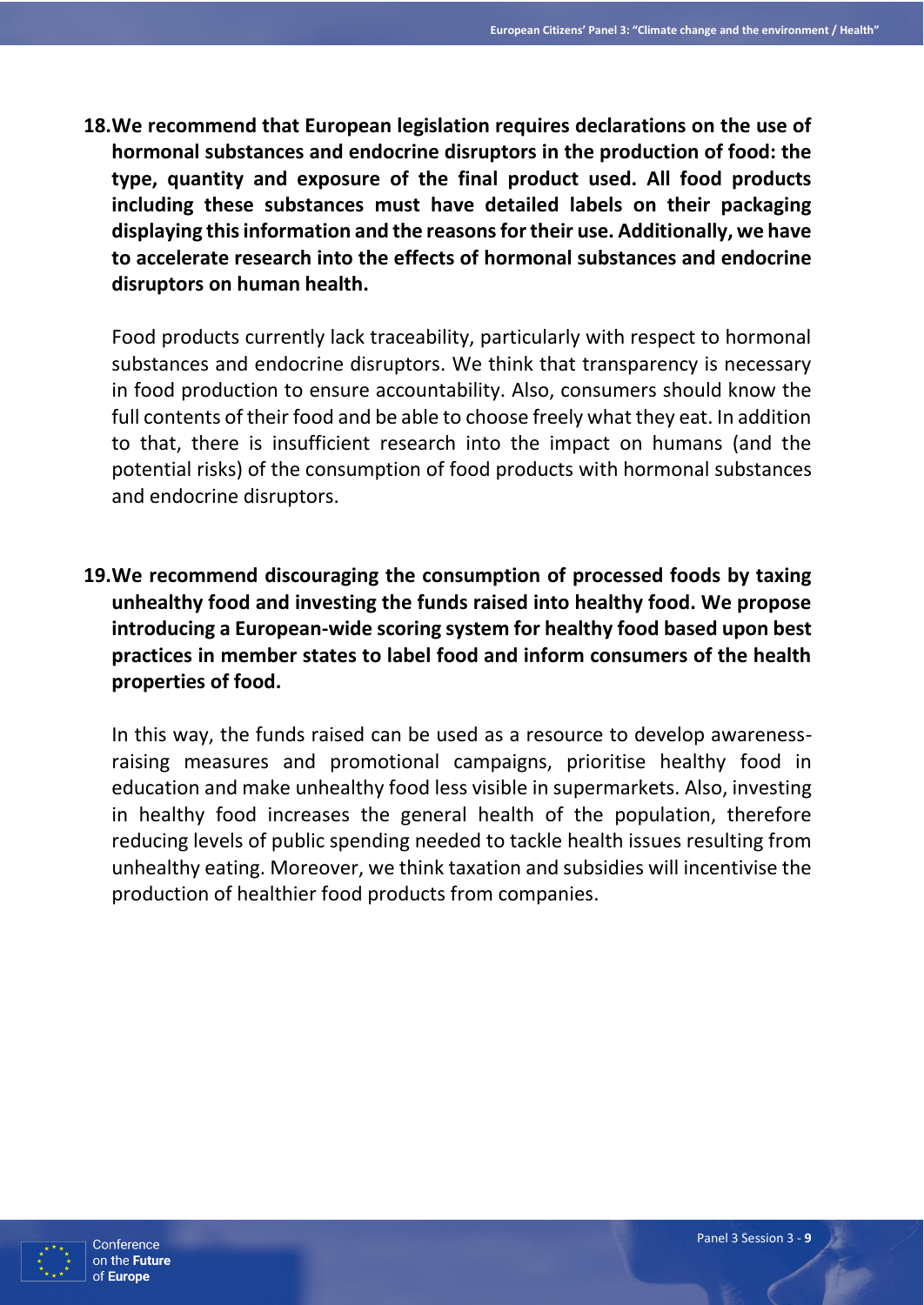# Stream 3: Redirecting our economy and consumption

## Substream 3.1 Regulating overproduction and overconsumption

**20.We recommend that the EU takes more actions that enable and incentivise consumers to use products longer. The EU should combat planned obsolescence by lengthening products' warranty and setting a maximum price for spare parts after the warranty period. All member states should introduce a tax break on repair services as is the case in Sweden. Manufacturers should be required to declare the expected lifespan of their products. The EU should provide information on how to re-use and repair products on an internet platform and through education.**

Our throw-away and single-use based society is not sustainable because it generates too much waste. By implementing the proposed measures we will move towards a society that reuses, repairs and reduces the products it consumes, thereby reducing overconsumption

**21.We recommend that the EU enforces stricter environmental manufacturing standards and ensures fair working conditions throughout the entire production chain. The EU's production standards should be more sustainable, harmonised across member states, and applied to imported goods. These should also include social standards, like a living wage for workers producing the goods and good working standards in factories. Products that do not comply with these standards should face consequences.**

It is important to establish homogenous environmental and social manufacturing standards in Europe to ensure that all products offered are produced in a sustainable way. These measures are crucial to redirect our economy and change the production patterns of companies.

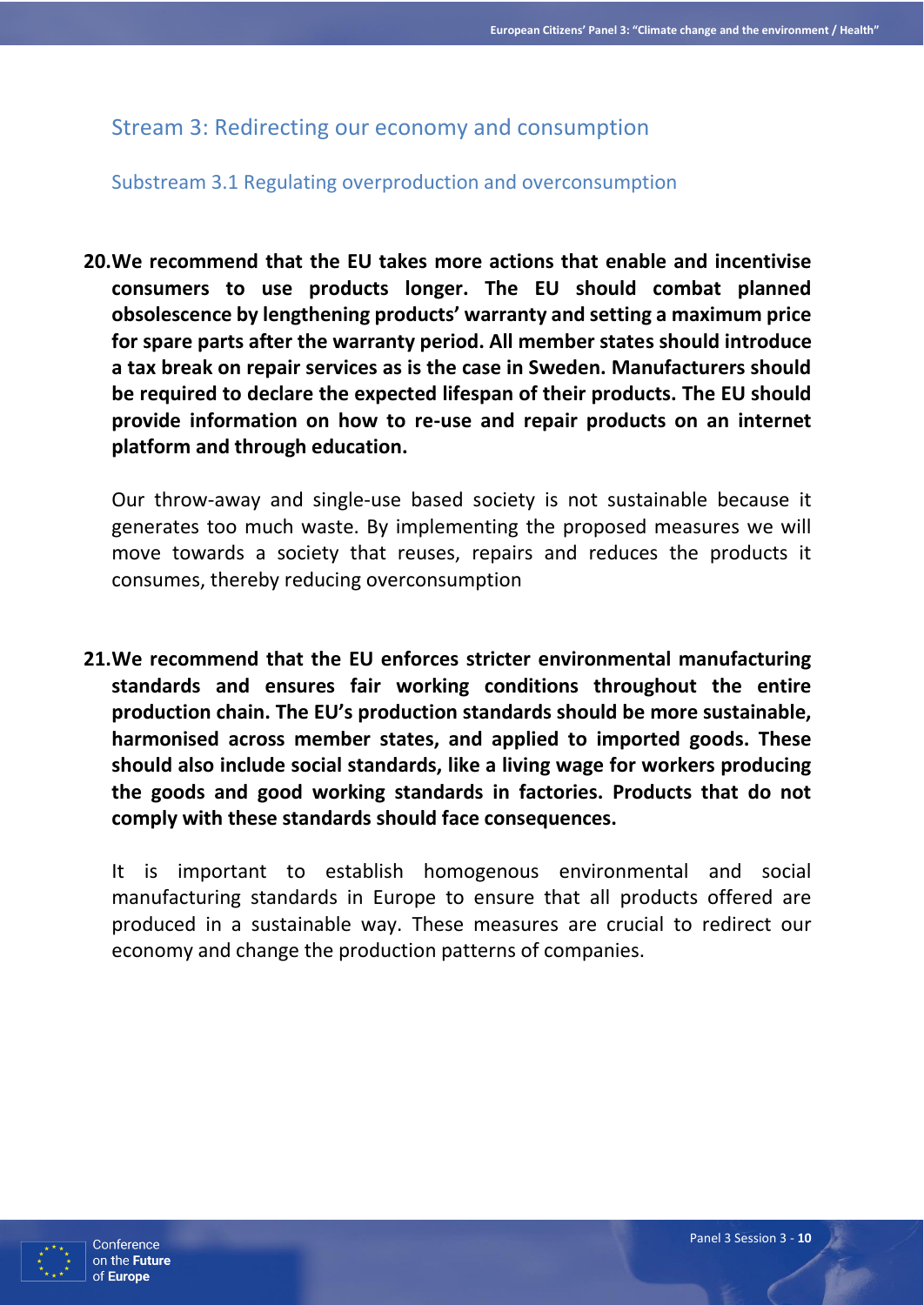**22.We recommend that the EU and member states introduce measures to limit advertising for products that damage the environment. Products with a low sustainability score should have a mandatory disclaimer in all forms of advertising that shows that they are harmful for the environment. For products that are not sustainable at all the EU should ban advertising.**

Advertisements promote consumption, products that harm the environment should not be promoted. In that way people will be less inclined to buy environmentally harmful products.

**23.We recommend that the EU puts in place and expands the infrastructure of deposit-return schemes for all primary packaging made of glass, plastic, aluminium, et cetera in a homogenous way across the EU. Whenever possible, manufacturers should re-use the returned containers by sterilizing them, rather than just recycling the material. In addition to food and drink containers, the scheme should also include other kinds of bottles and containers, like shampoo bottles.**

At the moment consumers throw away too much packaging that pollutes and destroys our eco-systems. Deposit-return schemes help to reduce waste by motivating citizens to bring packages back instead of throwing them away. By expanding the scheme we use less resources and reduce the amount of waste we produce.

#### Substream 3.2 Reducing waste

**24.We recommend that an enhanced implementation of circular economy policies is promoted at the European level, targeting both corporations and citizens, in the form of financial incentives for those that comply with it.**

Because in case production companies reduce their personnel or even default/close down, lots of people will end up unemployed. By retraining the unemployed, we will be promoting environmentally safe practices whilst also curbing unemployment and promoting the modernisation of a diversified economy.

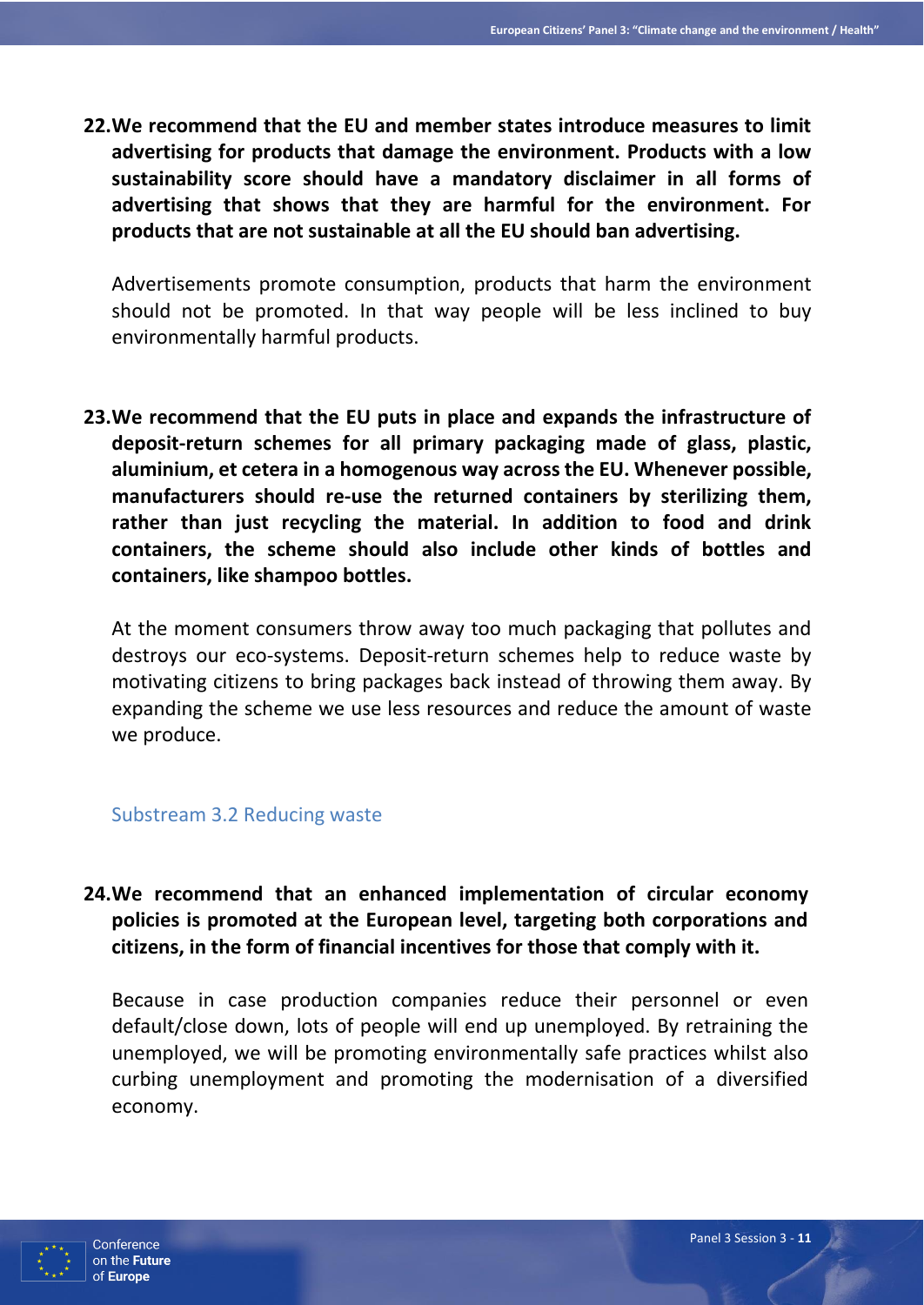**25.We recommend that the EU regulates the use of environmentally-safe packaging (i.e., packaging made out of biodegradable or recyclable products, or more endurable products, where possible) and/or the use of packaging that takes up less space, which will also contain in the form of a QR-code the information pertinent to the packages' recycling and/or disposal process once it has been used.**

Because this recommendation will lead to less packaging, less production of waste and hence less pollution, therefore cleaner environment and ultimately a reduced carbon footprint. Additionally, the tax burden on producers will be reduced.

## Substream 3.3 Fair products, equal access, and just consumption

# **26.We recommend the European Union to establish a legal framework to ensure affordable, and better access to local and quality food products for all European consumers.**

Because currently there is no shared understanding, at the EU level, of what is local and quality food. This gap needs to be filled.

Importation of low quality products has a direct negative impact on the environment. In order to tackle climate change, we need to fight all of its causes, including importation of low quality products: there is a need to reduce transportation distance, and favour seasonal products.

This recommendation is promising because it could also apply to non-alimentary products.

**27.We recommend the European Union to encourage research and development, with funding schemes, in order to introduce more sustainable and affordable products within the European market. Also, the European Union must organise consultations with citizens, at all decision-making levels including the local level, in order to identify their needs regarding sustainable products.**

We consider there is a lack of research for sustainable products, and there is an urgent need to have more funds allocated to research, to allow Europeans to have access to sustainable and more affordable sustainable products.

Citizens must participate in the decision-making process. The agenda of

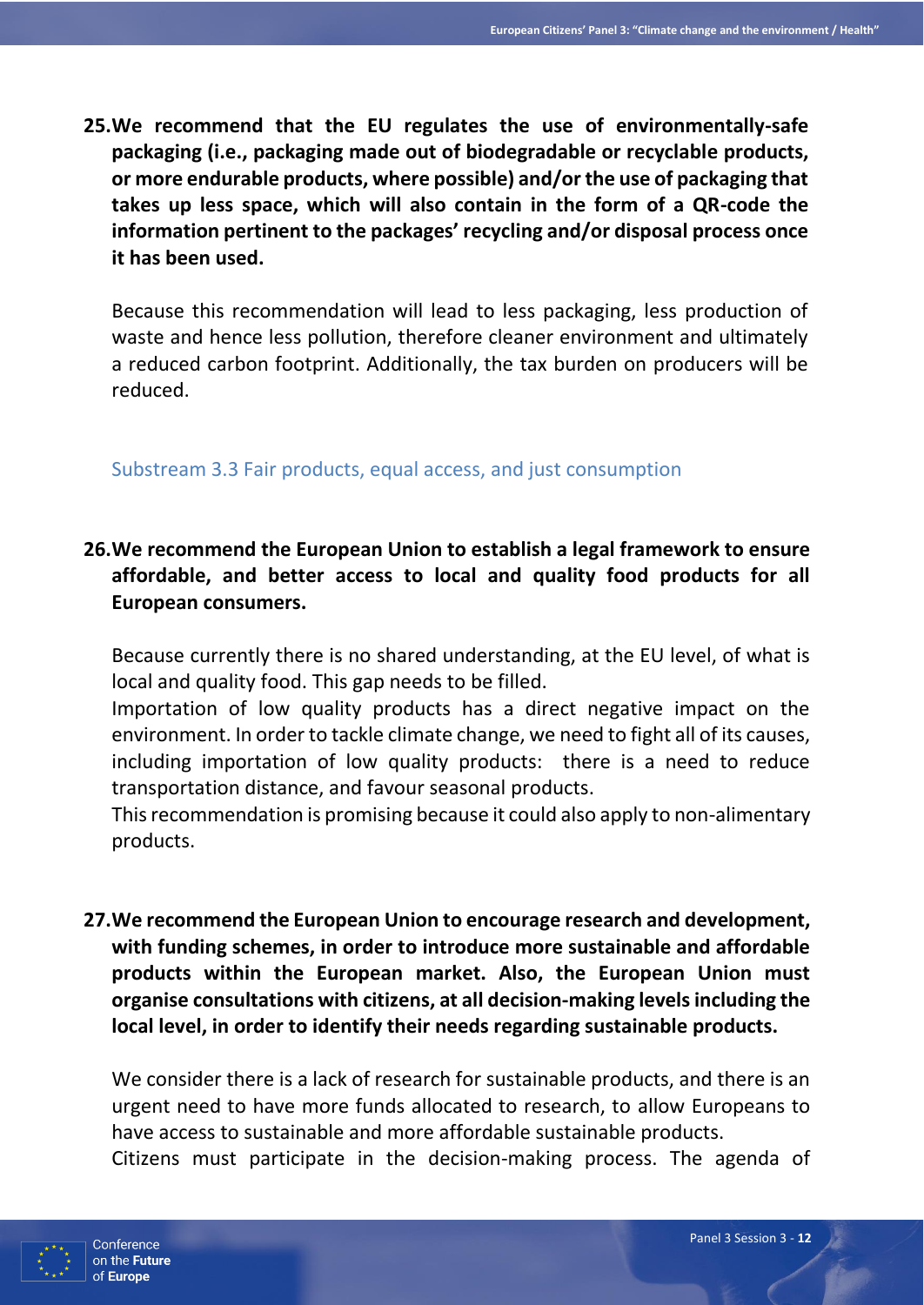research and innovation actions must be defined together with citizens. Citizens need to be informed on the follow-up and receive feedbacks.

**28.We recommend the European Union to find a regulation mechanism for fashion products entering the common market. This mechanism would aim at encouraging better consumption thanks to an indicator guaranteeing that the product meets sustainable criteria.**

The fashion sector, which is overproducing low quality products outside the European borders, does not follow ethical norms, and is not sustainable. We need to find a fair mechanism which will allow better consumption for consumers. Yet, it is important not to increase taxes, which will have negative impacts on European consumers, reducing their purchasing power.

The consumer should know in the conditions in which the products they purchase are made, and if they meet sustainable quality norms.

# Stream 4: Towards a sustainable society

Substream 4.1 Renewable energy now

**29.We recommend that the EU takes measures to make CO2 filters mandatory, especially for the coal plants, in a transition period, as long as we still depend on conventional energy. In addition, we recommend that the EU provides financial aid to member states that do not have financial resources to implement CO2 filters. The support is conditional on compliance to EU climate policies connected to the Paris Agreement, the Green Deal and any new climate law.**

**This is a concrete step to take alongside continued investment in research of the safe energy production and to support EU Member States to progressively achieve already adopted common reduction goals.**

We know that the use of combustible fuels creates greenhouse gasses, and the EU Member States must reduce this type of energy to comply with the Paris Agreement. Since we cannot stop CO2 emissions right away, and since we still depend on coal, we have to take both short-term and long-term measures. Because CO2 reduction is a common interest that affects all citizens, both in the Member States and beyond the EU, the EU as an institution has its own

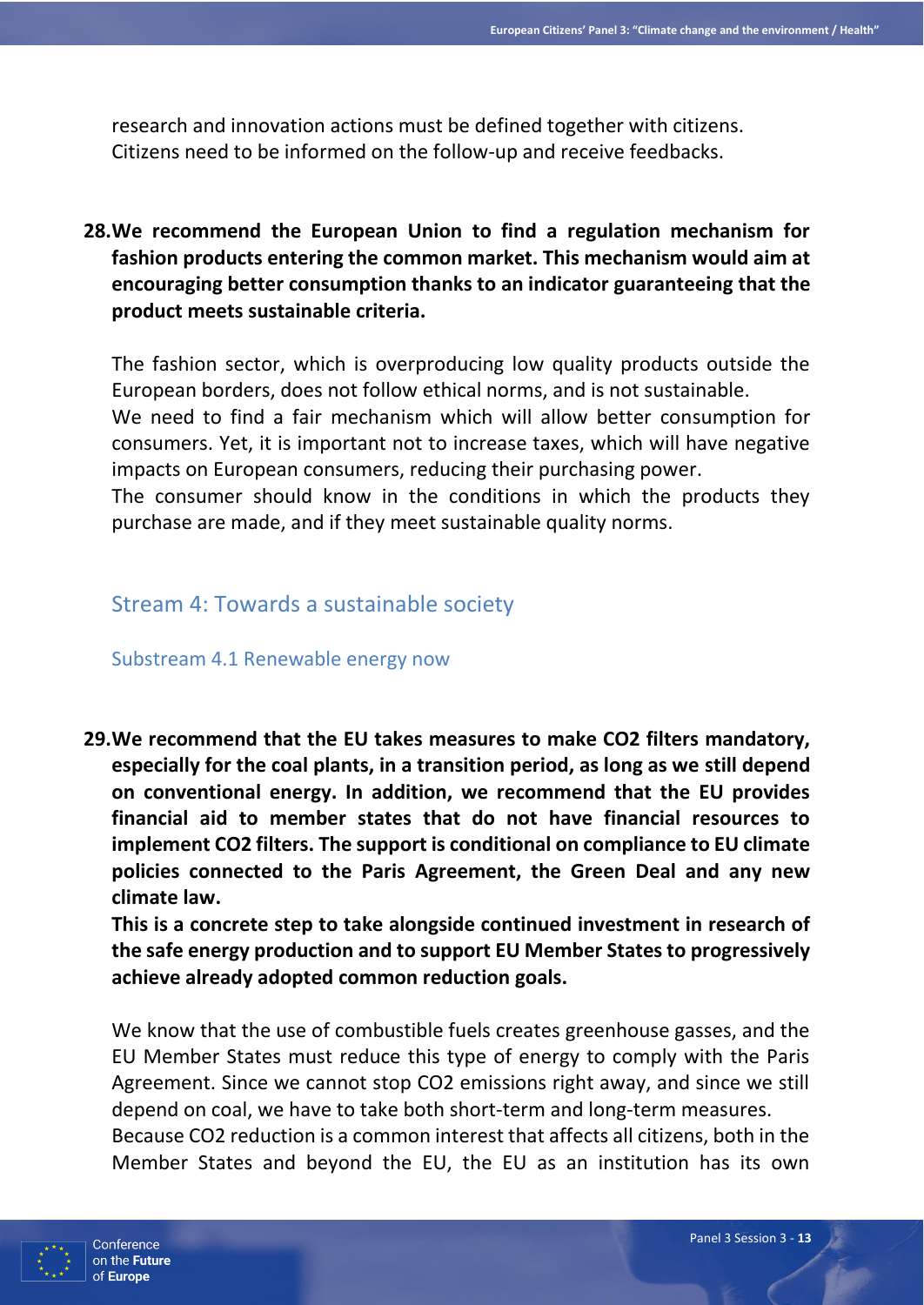responsibilities, and the institution makes recommendations and enables solutions as Member States cannot achieve the goals alone.

**30.We recommend reducing the intensive industrial breeding of animals to reduce the production of methane as well as water pollution. For that purpose, the EU reviews its common Agricultural Policy to direct its subsidies towards sustainable and locally based agriculture, among others supported by a labeling scheme for consumers to recognize sustainable meat products. In addition, we encourage the EU to invest in methods to re-use waste material from animal production and other industries.**

Population is increasing, which means more demand on meat in the future. Therefore, we need to reduce meat consumption.

We believe that since methane makes greenhouse gasses, animal farming is the most obvious place to start reducing.

We all know that it is necessary to consume less meat, and therefore a consequence is that we reduce the number of cattle.

**31.We recommend that although it is a cost-intensive process to generate green hydrogen, as 75% energy should be produced in order to get 25% hydrogen, there are multiple positive sides to this type of energy. The best solution can be to produce energy without CO2 while we develop green hydrogen. Wind energy should be used for the production of green hydrogen and the EU should make more investments and increase the production of wind energy, as well as storing the energy for future purposes.**

Green hydrogen is flexible and we can store it, and when there is a demand we can use that energy. Because there is no CO2 pollution.

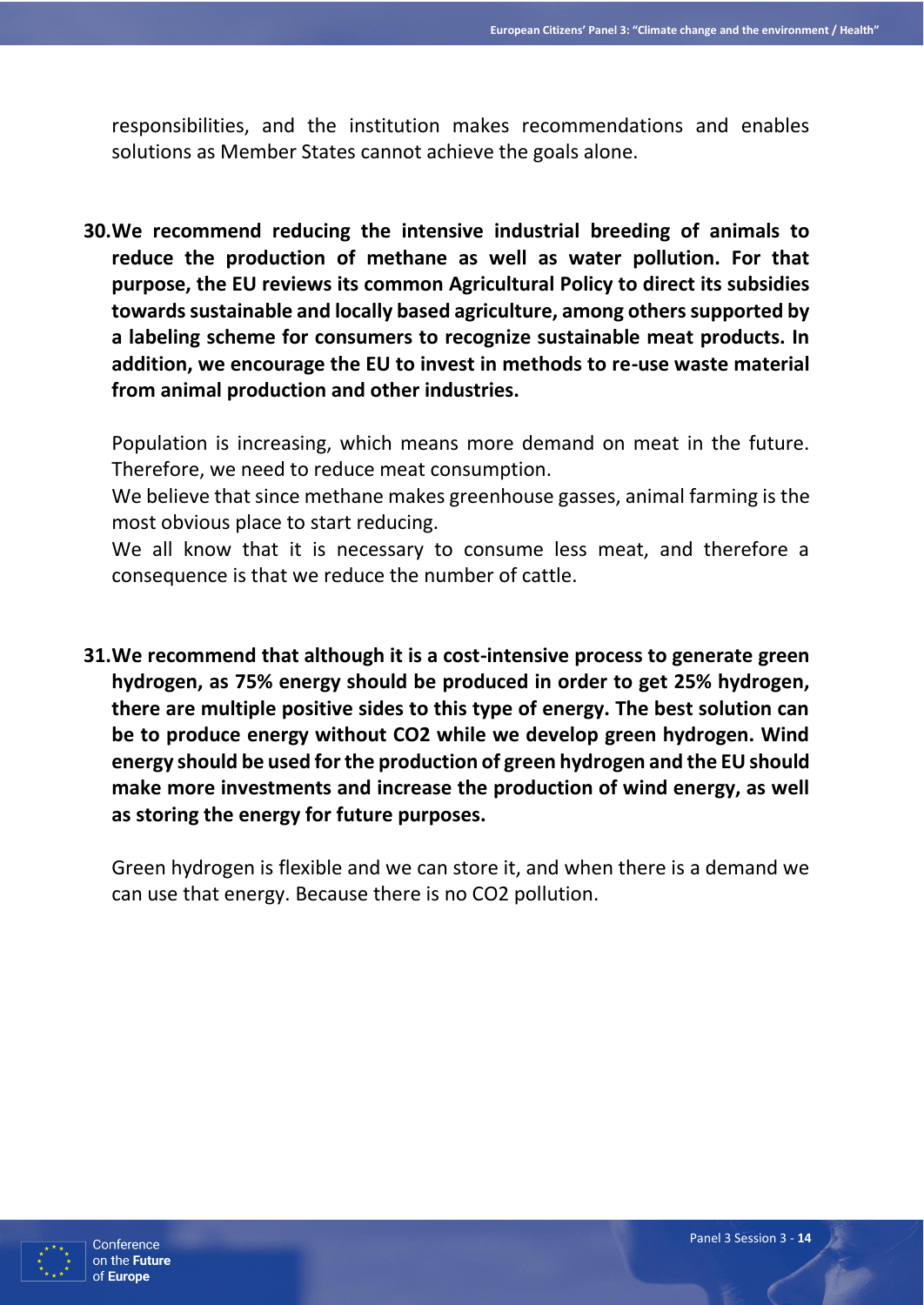## Substream 4.2 Supporting change

**32.We recommend that the EU sets up a coercion and reward system to tackle pollution like water, soil, air, and radiation. Issuing fines for polluters, in combination with the mandatory support of an expert organisation, specifically designed to help entities to eliminate pollution and restore the ecosystem. This expert organisation should have a leading role in preventing and controlling the level of pollution.**

Because it is important to emphasize the responsibilities of the polluters and stimulate entities to reduce pollution with a strive for zero pollution. It is crucial to have a healthy planet since it is directly linked to our well-being and our future existence.

**33.We recommend the EU to set up a special website/platform verified by multiple experts -with regularly updated and diverse scientific environmental information- that is easily accessible and transparent to all citizens. This website/platform is linked to a forum where citizens and experts can interact. We also strongly advise to initiate a media campaign to promote this website/platform (for instance through social media such as YouTube, TikTok, LinkedIn).**

All citizens must have independent scientific-based sources of information to understand climate change issues (its consequences and needed steps to reverse it), as well as to cope with fake news. The media campaign will make them aware that this platform/website exists. It is also important that the information provided by the website/platform is understandable for all citizens, with access to the source material for those who want to dig into the topic.

# **34.We recommend that the EU reduces the amount of imported goods that don't meet EU standards in terms of ecological footprint.**

Because, in doing so, we make sure that goods imported in the EU have a greener footprint. The aim is to decrease global pollution. It is also important to show countries what standards should be met if they want to export goods to the EU.

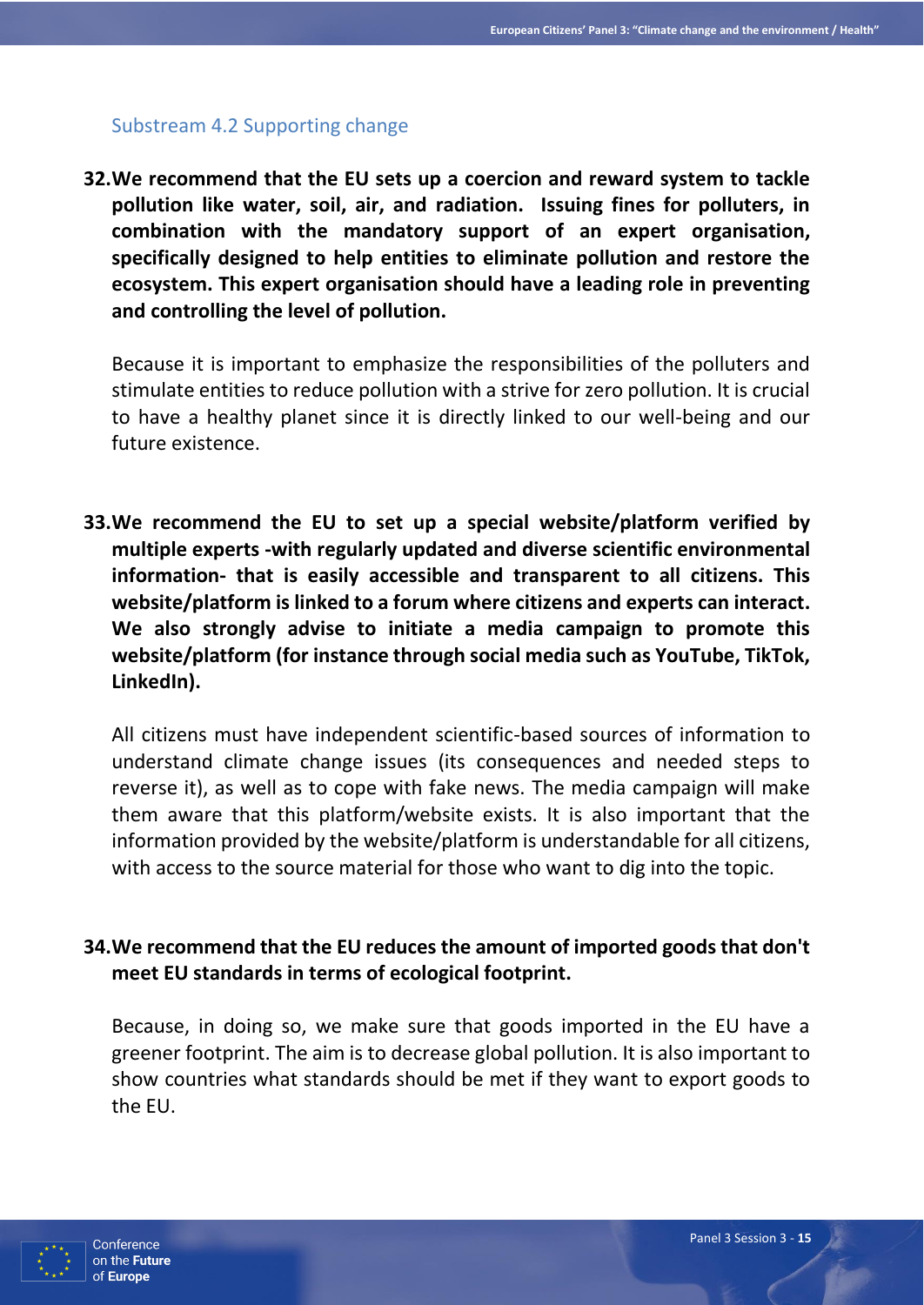**35.We recommend that the EU encourages, promotes and facilitates dialogue on climate change between all levels of decision-making, from the very local level (citizens) to the global level (national, international and intercontinental), to satisfy concerns of all involved parties.**

Because dialogue and consensus are the optimal way to cope with the climate change challenges: if the parties understand each other, there is more willingness to find a common ground.

## Substream 4.3 Environmentally friendly transport

**36.We recommend that the EU financially supports European member states in order to improve the connectivity of rural areas. It should be done by developing a European public transportation network based on affordable prices (prioritising railways) and with incentives for public transportation usage. To this end, internet connectivity within a short and realistic time frame should also be developed in rural areas.**

We recommend that because there is no access equality to public transportation and internet connectivity between rural and urban areas. A common European project would be strengthened as all citizens would feel they have the same rights. Enhanced public transportation network and internet connectivity would trigger population to settle in rural areas. This process would reduce pollution as less people would live in crowded cities.

**37.We recommend the improvement of existing transportation infrastructures that may be in disuse or those that can still be improved from an ecological point of view (to implement electric trains). Such process should be done with the intention of not damaging environmentally protected areas.**

Improving existing infrastructure would avoid spending too many resources and cause damage to protected areas important for biodiversity conservation. Having more railway infrastructure would trigger a reduction in CO2 emissions and an increase in population mobility from urban to rural areas.

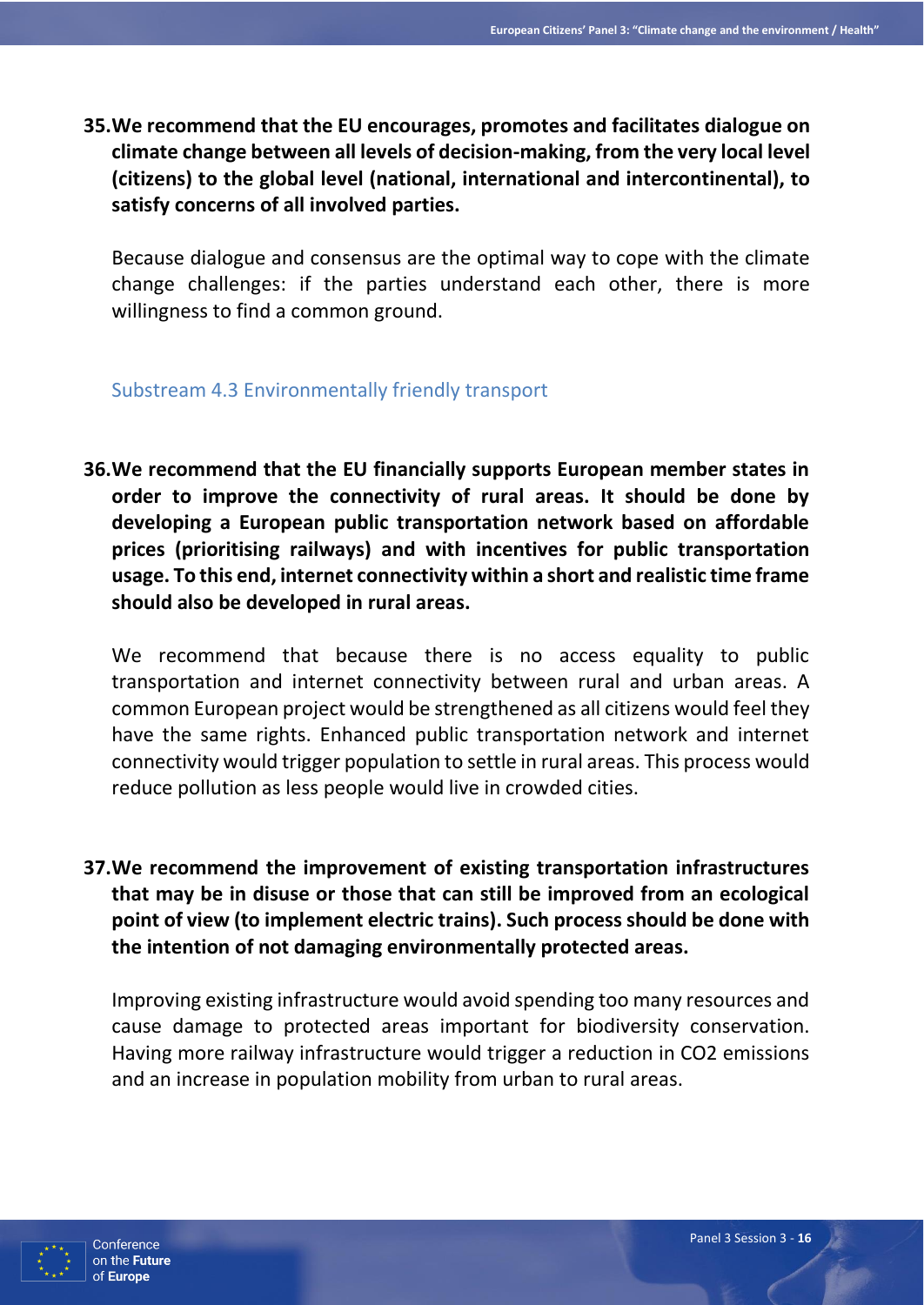**38.We recommend that the EU promotes the purchase of electric vehicles complying with good standards regarding battery life. It could be done by EU incentives applying to all EU member states and by improving electric infrastructures. At the same time, it should invest in the development of other non-polluting technologies, such as biofuels and hydrogen for those vehicles whose electrification is difficult to achieve, such as boats and lorries.**

We recommend it because electricity is the fastest way to reduce emissions of vehicles, accompanied by other energy sources such as hydrogen and biofuels. Indeed, the fastest, economic and feasible solution is electricity, followed by biofuels. In the longer-term green hydrogen should play a complementary role to cover transport modes that can not be electrified.

# Stream 5: Caring for all

Substream 5.1 Reinforce the healthcare system

**39.We recommend that the European Union safeguards common health standards, but also pushes for decent minimum wages, a maximum number of working hours and same training standards, for the same certifications, for healthcare professionals across the European Union.**

If we do not have common healthcare standards, common wages and common training for healthcare workers, differences between the Member States could lead to unbalanced situations across the European Union. Standardization of healthcare could help in having a stronger, more efficient and more resilient system (i.e. Covid crisis example about stability of our systems). It would also facilitate knowledge and information sharing in the healthcare professional sector.

**40.We recommend that the European Union ensures that treatments across the EU are of equal quality and of fair local cost. This could be ensured, for instance thanks to an extension of the competences of the European Medicines Agency (EMA), or the creation of a new specialized European procurement agency, which would be competent to negotiate and obtain more suitable prices for medicines for all the Members States. The risk of pharmaceutical industry monopolies must be minimized.**

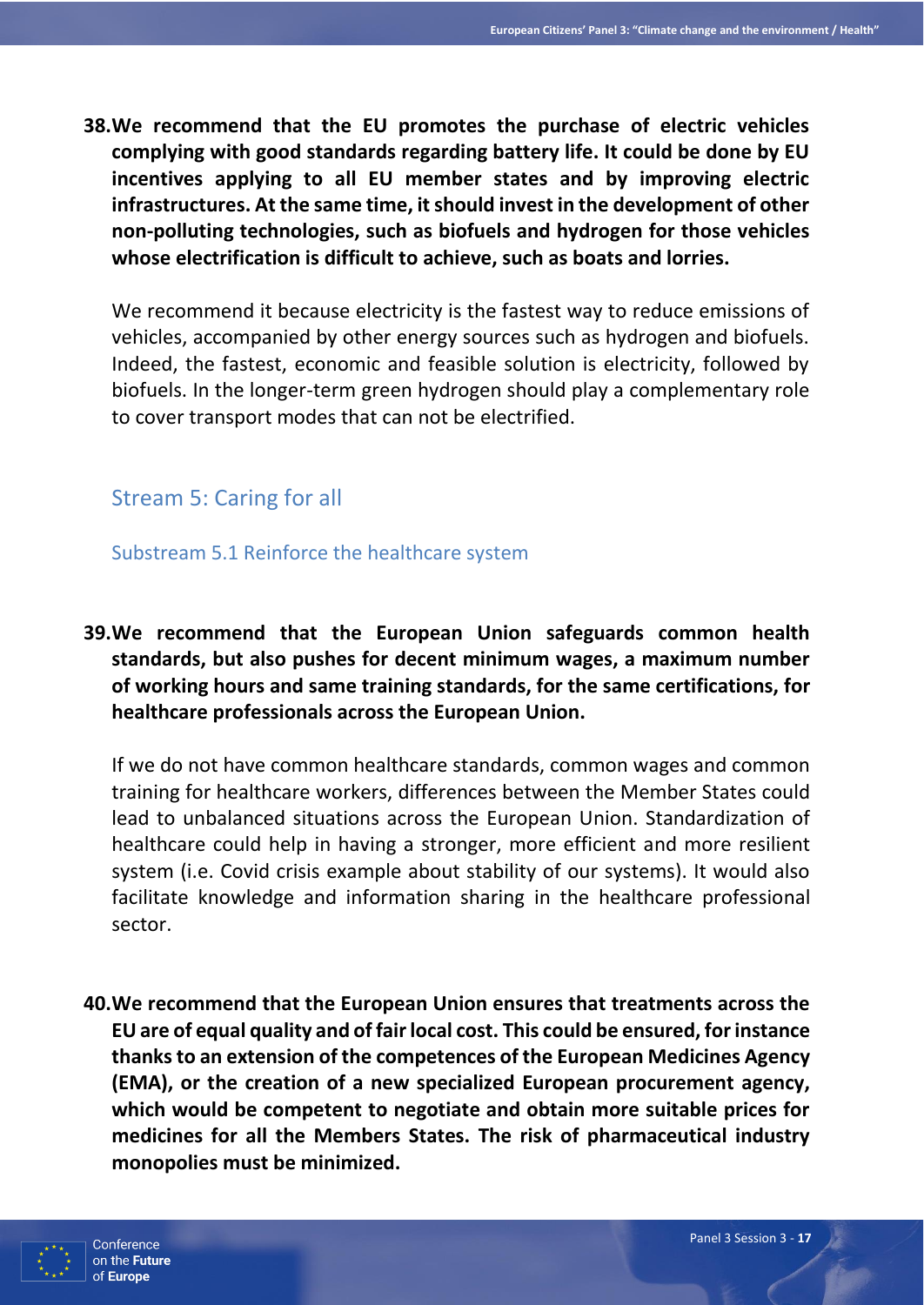Equal medical provisions and treatments guarantee equal rights of all European citizens in the EU in health matters. Enlarged purchase capacities ensure better procurement deals. Nevertheless, this must not lead to monopoly structures and pharmaceutical lobbying. A covid crisis management has been a good example of collaborative health management by the European Union as a whole.

**41.We recommend the creation of a European healthcare database, in which medical records would be made available in cases of emergencies or illnesses. Participation should be optional, and personal data protection must be ensured.**

Access to data and data use permit prompt response to life threatening situations. Hacking or misuse are major threats of such a European healthcare database system, hence the data needs to be secured, while participation remains optional, and security-related threats obviously need to be prevented.

**42.We recommend that the European Union further develops and synchronizes already existing health research and innovation programs, as it is done in the framework of the existing Horizon Europe program. Academic outcomes and results should be made freely available in all member states.**

The EU-level scientific cooperation could enrich scientific capacities and knowledge of individual researchers. Knowledge sharing could, for example, lead to early diagnosis and better treatments reducing severe and fatal illnesses across Europe. It would also foster European self-sufficiency in terms of medication and equipment.

**43.We recommend that the European Union increases its budget dedicated for joint research and innovation projects in the area of health (without budget cuts in other EU health-related programs). This would also strengthen European scientific and research institutions overall.**

Health-related research and investments will in the long-run strengthen preventive medicine and decrease health-related costs. More funding could prevent the European brain drain to other developed countries with higher R&D

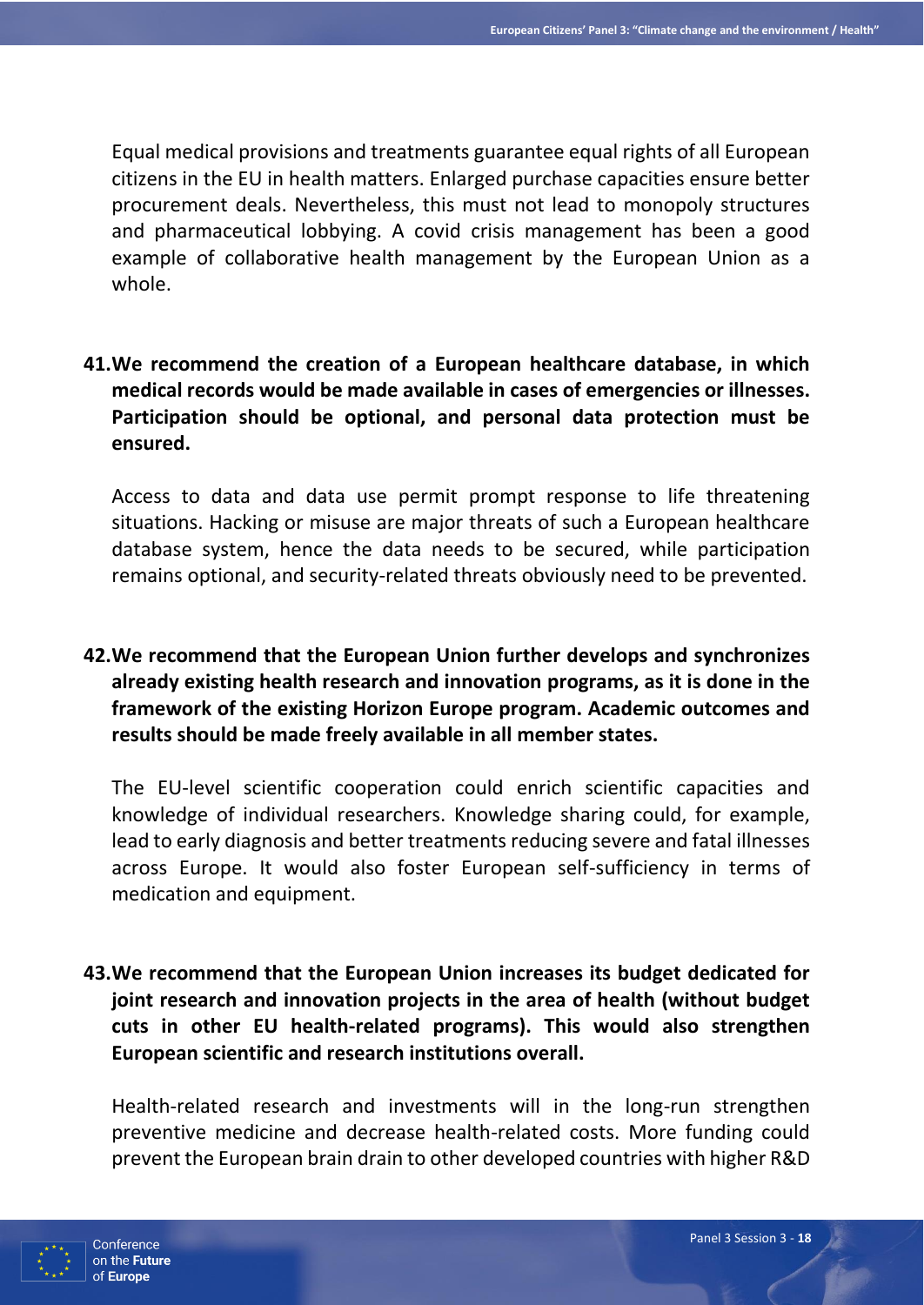health-specific budgets. This funding should not be coming from already existing healthcare financial resources.

#### Substream 5.2 A broader understanding of health

**44.We recommend that a health week be established as a European Union initiative across all Member States, on the same week, on all health issues with a special focus on mental health. During this week, all main topics on mental health will be collectively covered and promoted, together with other already existing initiatives, such as those from the Mental Health Europe organization.**

We recommend this because all European citizens should feel accepted and included, especially if they suffer from mental health issues. Moreover, there is need to normalize and improve awareness of mental health conditions, and also to prevent related-social issues such as discrimination. Furthermore, as mental health issues have increased with the pandemic and are likely to continue, this initiative becomes even more important.

**45.We recommend that female sanitary products stop being considered as luxury products when it comes to taxation, as they are essential products. We also recommend that hormonal contraception products used for medical reasons, such as in the cases of fibromyalgia and endometriosis, get taxed as a regular medical treatment. We also recommend that the European Union encourages the harmonisation of medically assisted reproductive treatments for all women (single or married) across all Member States.** 

In certain European countries sanitary female products are taxed as luxury products, and that is unfair. Certain hormonal contraceptives are used for medical purposes and therefore should be taxed accordingly. Because women's reproduction treatments, such as In Vitro Fertilization and egg freezing methods, have different eligibility conditions in different Member States, and the European Union must make an effort to harmonise it.

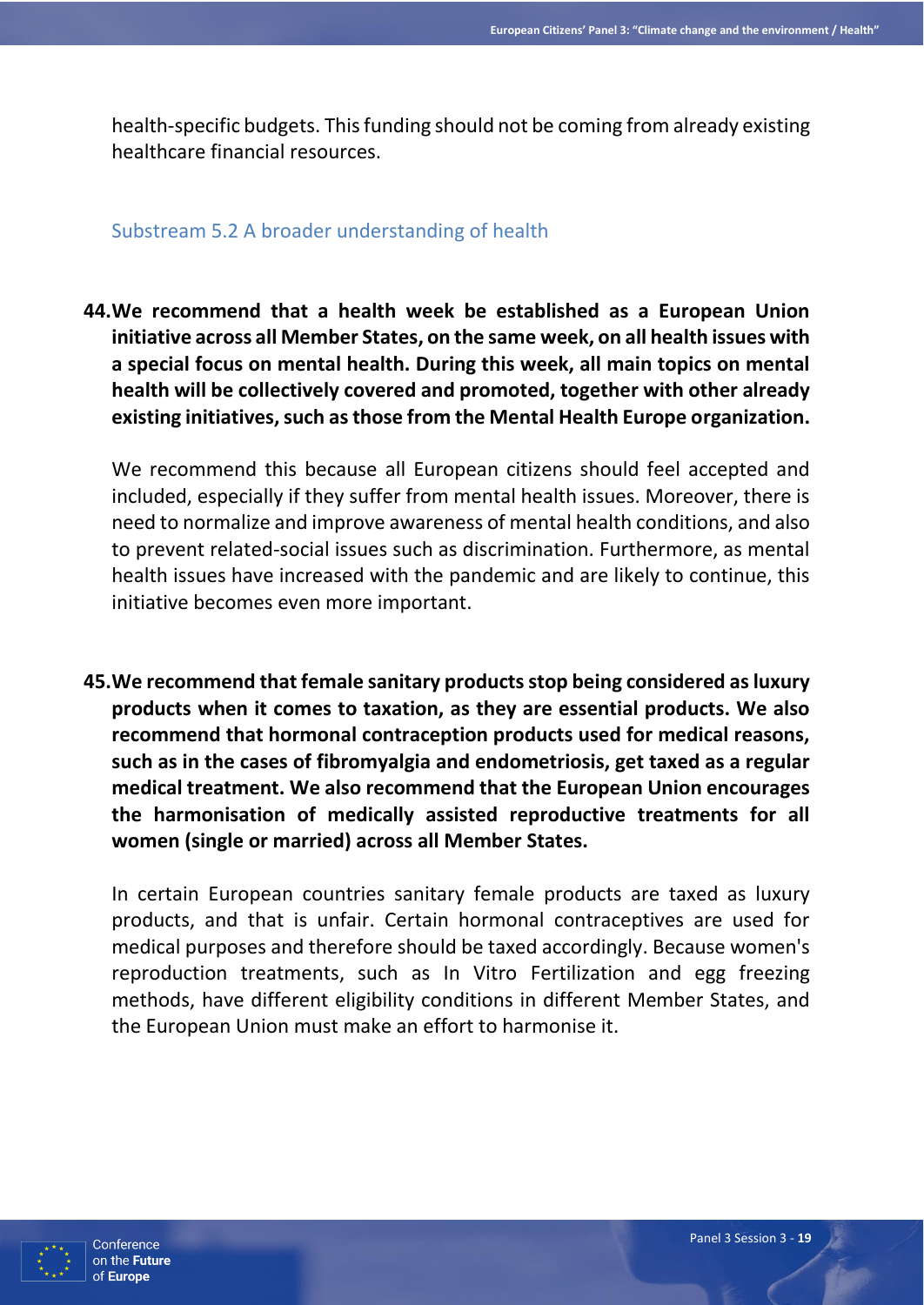**46.We recommend that the European Union takes a strong stance in influencing all Member States to include in their school curricula, as appropriate, issues on mental health and sexual education. To help Member States adopt such issues in school curricula, the European Union should developed and make available a standard program on mental health and sexual issues.**

There is a need to decrease discrimination and taboos regarding mental health issues. There is also a need to avoid misinformation and unscientific approaches. Furthermore, sexual education is fundamental for a healthy life and community, and prevents problems such as teenager pregnancies.

**47.We recommend that the European Union develops a better communication system of all its initiatives on mental health, namely the Public Health Portal on good practices, within Member States and for all citizens. Members of the European Parliament could present these good practices to each other, in order to make them better known across Member States.**

Citizens are not well informed about the European Union's initiatives, and because with the sharing of good practices we can learn from each other.

## Substream 5.3 Equal access to health for all

**48.We recommend that the EU sets and promotes minimum standards for quality dental care, including prophylaxis, for all EU Member States. Free of charge dental care should be available for children, low-income groups and other vulnerable groups. In 15-20 years time, the EU should guarantee that affordable dental care is available to everyone.**

We recommend this because currently dental care is not affordable to many people living in the EU. Lack of dental care and dental prophylaxis harms their health and life prospects. The EU should start by setting a minimum standard for dental care and by requiring free of charge dental care to children and lowincome groups. Eventually, everyone should be entitled to quality dental health care.

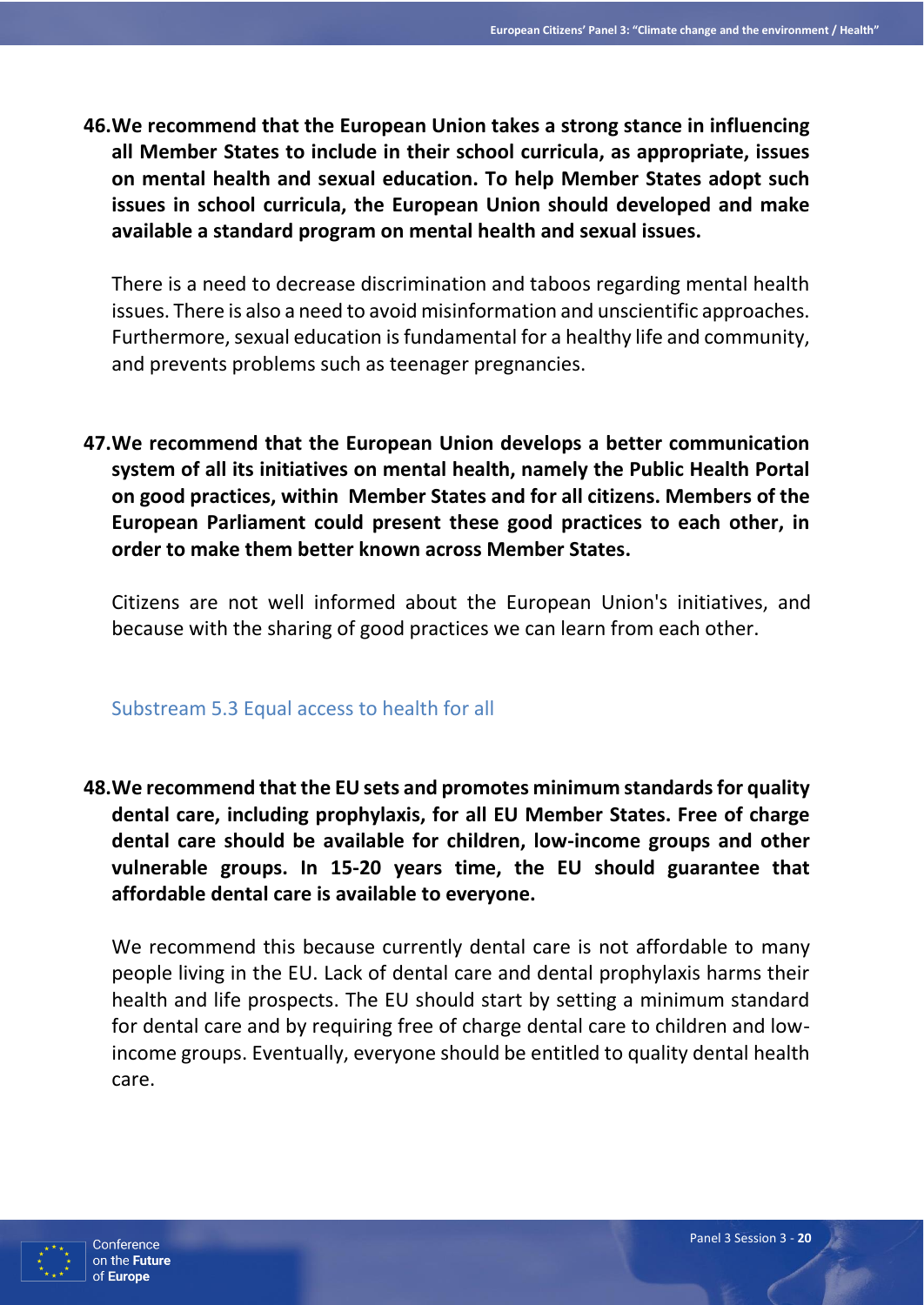**49.We recommend to include Health and Healthcare among the shared competencies between the EU and the EU Member States. In order to include this new shared competence, there is a need to amend Article 4 of the Treaty on the Functioning of the European Union (TFEU).**

We recommend this because currently the European Union does not have enough competencies to legislate on healthcare. Covid-19 pandemic has proven the necessity of a stronger EU presence in health policies. This Treaty change will allow the EU to do more to guarantee healthcare for all EU citizens and to issue binding regulations and decisions.

**50.We recommend that the EU makes courses on providing first aid available to all EU citizens free of charge. The EU could consider making such courses obligatory for students and for workplaces (both in public and in the private sector). These courses also need to be practical, recurrent and adapted to students' age. There should also be a minimum number of defibrillators available in public places in all EU Member States.**

We recommend this because many people in the European Union are not prepared to act when a person needs help and they do not know first aid techniques. That is why many lives are lost. In some public places defibrillators are not available.

**51.We recommend that the European Union ensures that private health care providers do not unfairly benefit from public funds and do not drain resources from public health systems. The European Union should issue strong recommendations to Member States to increase funding to public healthcare.**

We recommend this because the European Union and the European Union Member States have an obligation to guarantee access to healthcare to all their citizens. Besides, a stronger public healthcare system also means being better prepared for future pandemics.

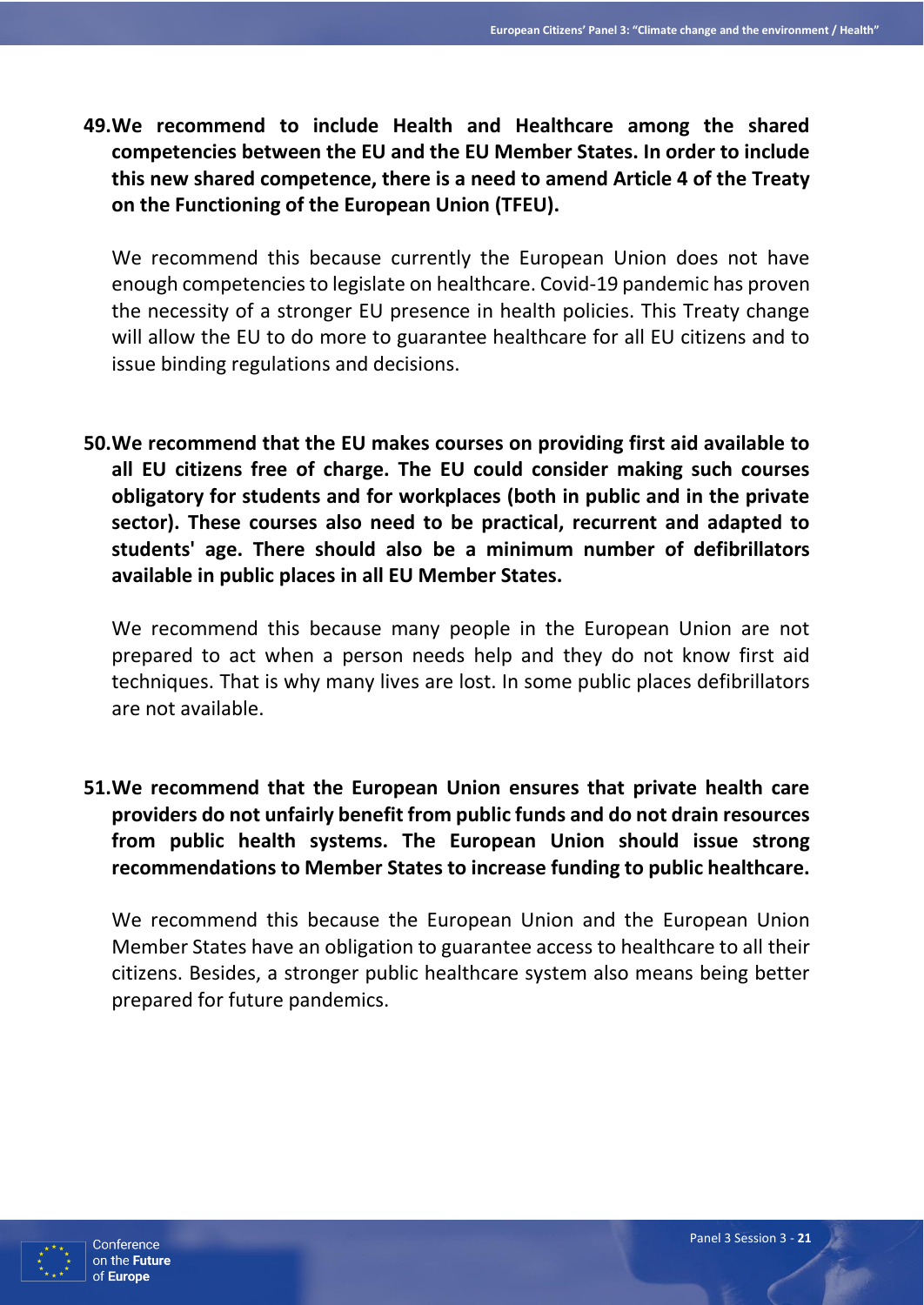## **Annex: OTHER RECOMMENDATIONS THAT WERE CONSIDERED BY THE PANEL AND NOT ADOPTED**

## Stream 1: Better ways of living

Substream 1.1 Healthy lifestyles

**We recommend that the EU issues a recommendation to all member states about best practices on banning or restricting alcohol and tobacco advertising in all forms of media for all age groups, but with an emphasis on young audiences. The EU should ensure enforcement of laws that restrict sale of these products to minors. All member states should implement laws, with penalties, relating to smoking in public areas, especially educational facilities, and create designated smoking areas.**

Unhealthy lifestyles cannot appear in advertising and should be less visible in public life. Furthermore, alcohol and tobacco are some of the most used harmful substances and this recommendation will prevent abusive consumption of these substances.

**We recommend that the EU supports member states in including lessons on cooking in a sustainable, healthy and tasty manner in national curriculums. The EU can support this through healthy cooking guides both online and in print. This should be advertised proactively on traditional and social media in order to reach a young audience. We should also educate parents so that they learn what the best way is to use food in order to adopt a healthy lifestyle. There should be stimulating and enriching research in this field.** 

Cooking and nutrition courses in school would improve the health of youth and discourage fast-food consumption. Education of children allows them to bring what they have learned back to their parents. Furthermore, educating parents on healthy lifestyles would set a good precedent for children.

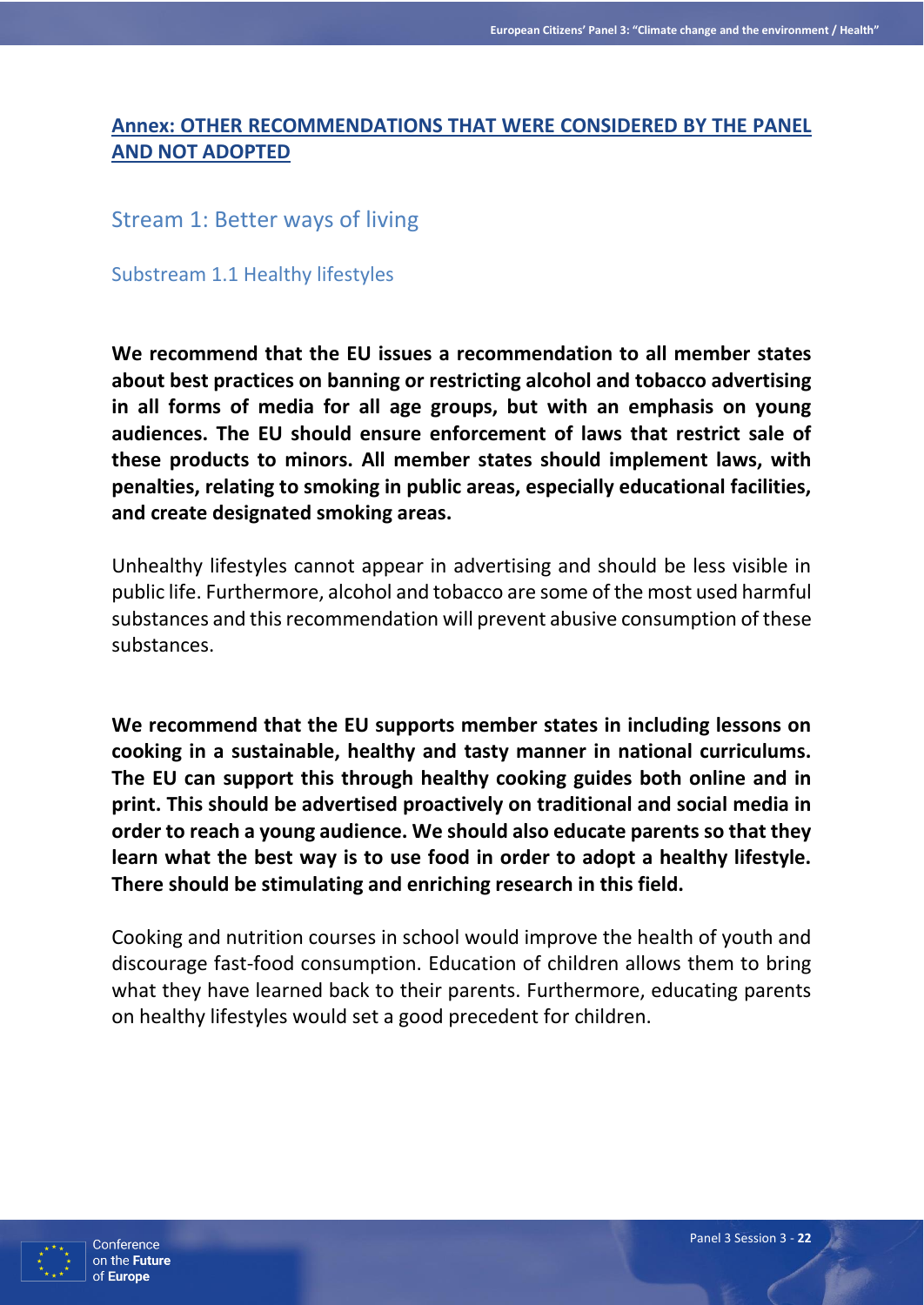**We recommend intensifying the European Commission's public campaign "HealthyLifestyle4All" about healthy lifestyles, and the benefits of social activity with concrete examples and using a holistic approach. Information campaigns should be defined on well structured target groups, and appropriate means of communication should be chosen for each of the targeted groups. It is important to furthermore provide rewards and incentive systems to promote positive behaviour. The campaigns should include influencers, celebrities or authorities. They shall highlight the double benefits on both health, and the environment and climate. Furthermore, subsidies for free public sport should be available in all member states.**

Healthier lifestyles have a positive effect on the healthcare system by reducing health problems. Physical health has an impact on mental health and happiness. Current campaigns are not known enough. The inclusion of role models and influencers make it more effective and more motivating.

**We recommend an information campaign about healthy food and nutrition. The EU should promote higher taxes for meat and sugar to be adopted in member states. It should explore options to differentiate healthy from unhealthy food and put it in different VAT brackets. We recommend putting very clear warning signs on very unhealthy foods (such as tobacco products). In addition, we recommend a European-wide nutrition score, with relevant information and a QR code for consumers to make better-informed decisions. Explore options to make healthy food cheaper than junk food and to make it more attractive for farmers to produce healthy products.** 

Healthy food is the basis for healthy living. Both production and consumer sides need to be addressed. Production of healthy products also has positive effects on the environment and can help support local farmers. If there is more production of healthy food, prices will decrease, demand increase.

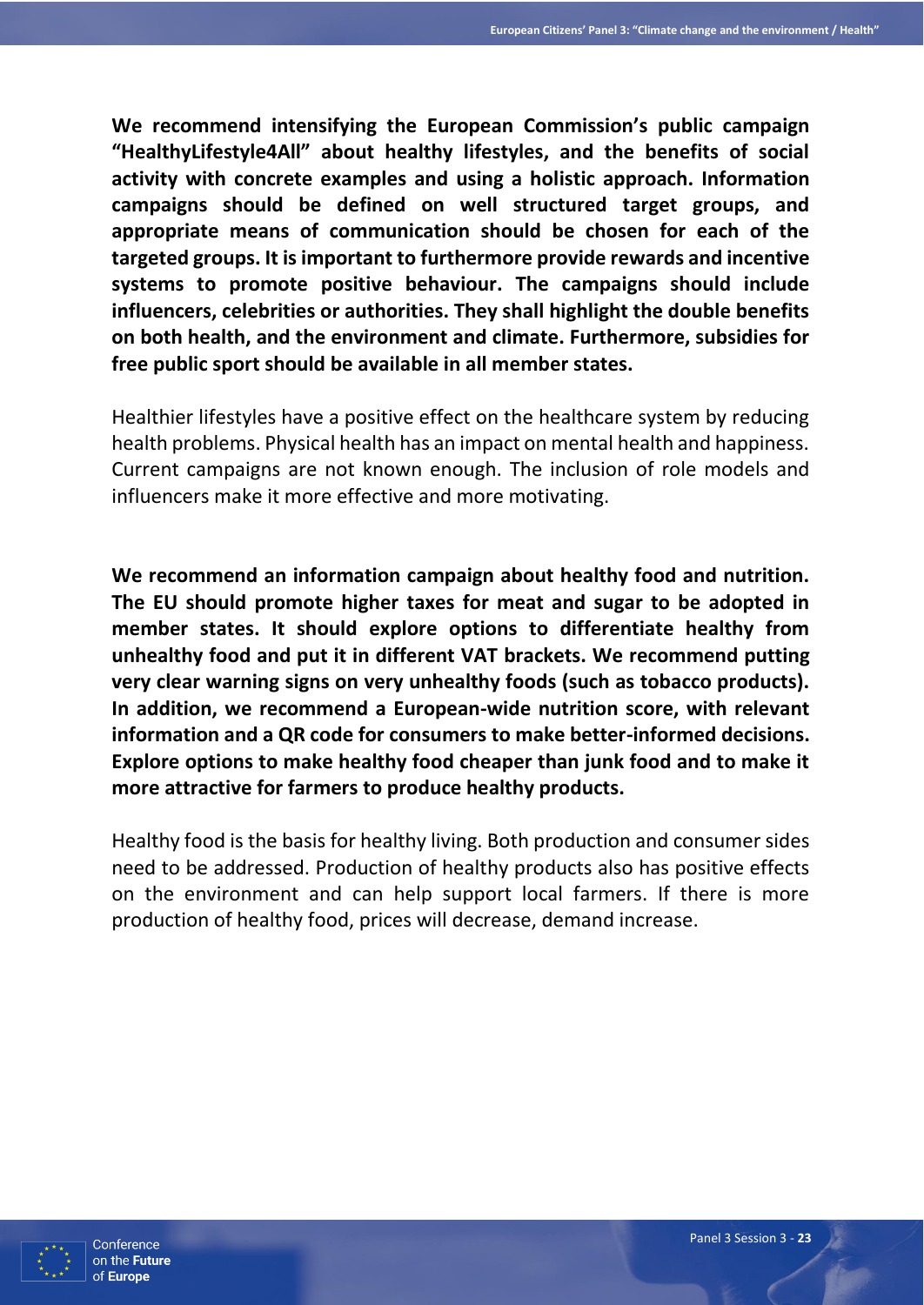#### Substream 1.2 Environmental Education

**We recommend that the EU establishes a funding scheme to incentivise the inclusion of a long-term environmental education programme in national education systems for children in elementary and secondary school. This funding scheme should include funds earmarked for parents in need of financial assistance.**

Current educational systems do not contain enough practical elements promoting direct and profound interactions between children and the environment. Existing programmes, elaborated from a short-term perspective, are heterogeneous and fail to promote the needed change in attitudes. Parents should be aided to ensure all children can equally benefit from the programme and none are excluded for financial reasons.

# Stream 2: Protecting our environment and our health

Substream 2.1 Healthy natural environment

**We recommend instantly implementing the highest possible standard of water quality in the whole of the EU. To save water, we suggest a reward system that will be based on pricing water in a way that encourages and gives incentives to less consumption, e.g.: (1) by creating a dynamic system encouraging consumers to stay under the average amount of water consumption (i.e. an increase in water consumption by 10% will increase the price by 11%), (2) by creating an allowances' market system for water polluted by manufacturing companies, which is a similar system to the carbon permits market already in place.**

This recommendation is justified by the fact that increasing prices are an incentive for all users to make more conscious decisions regarding their consumption. Considering the different realities of EU countries and aiming to have a socially fair system, we can support poorer populations in water management by co-investing in water infrastructure and research.

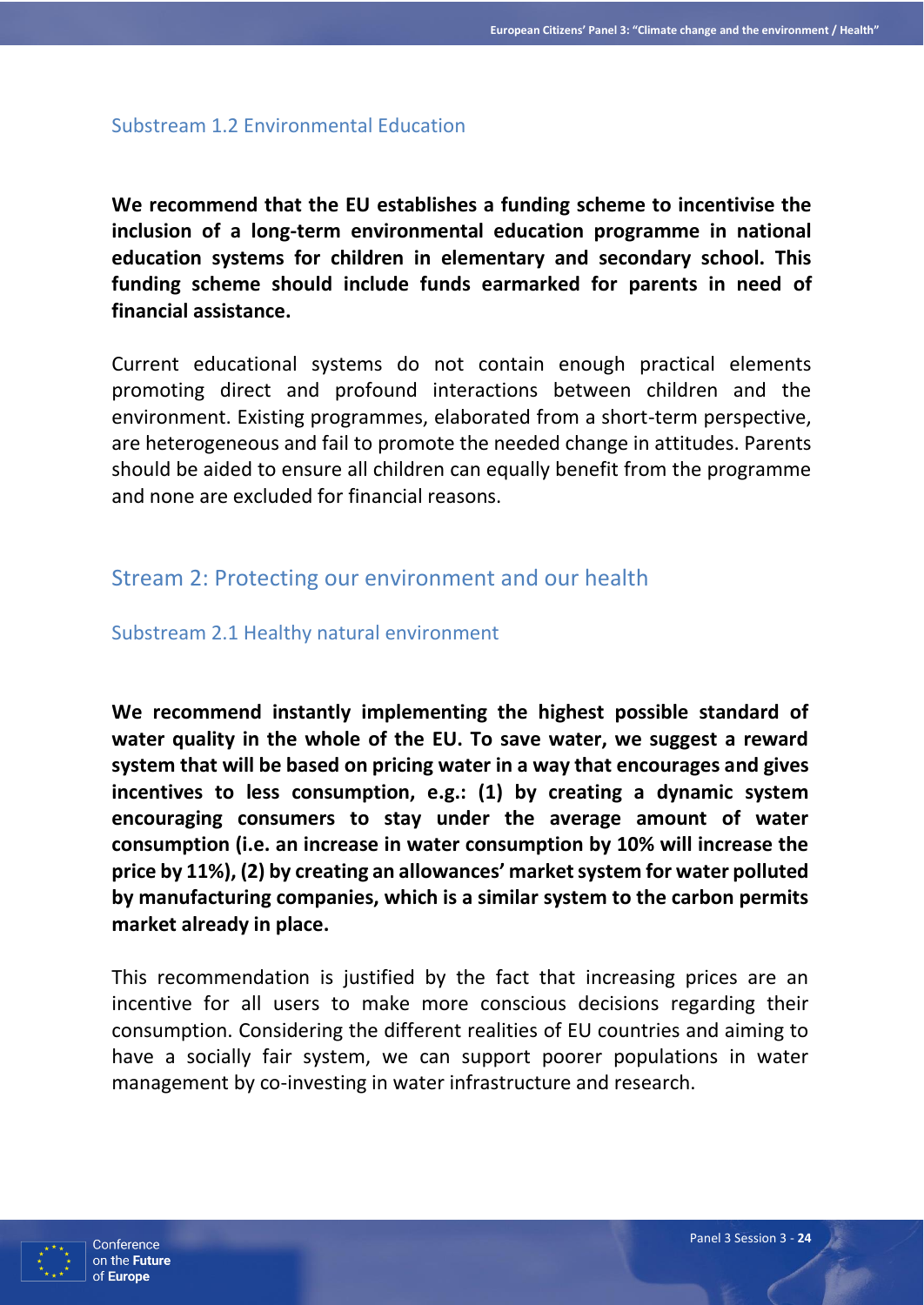# Stream 3: Redirecting our economy and consumption

## Substream 3.1 Regulating overproduction and overconsumption

# **We recommend that the EU imposes fines on companies that dispose of unsold products generated by overproduction.**

In some cases companies find it more profitable to throw away unsold products rather than recycling or reusing them. It is therefore important to discourage overproduction through fines so that this practice is no longer profitable for producers.

#### Substream 3.2 Reducing waste

**We recommend that the EU develops and implements a waste-management policy for households/citizens, focusing on the actual amount of waste they generate, complemented by measures necessary for raising citizens' awareness about the benefits of reducing generation of waste and separate waste-collection. Measures targeting socially disadvantaged families (e.g. young families with children, elderly people, etc.) are to be implemented as well, in agreement with the 'no one is left behind' principle.**

It aims at developing a unified approach to waste management in households, it also facilitates the protection of the environment through waste-reduction, it further stimulates circular economy and increases waste-collection efficiency. Last but not least, it raises people's awareness and their sense of environmental responsibility.

**We recommend that the EU promotes free-market competition and stimulates the private sector to become more actively involved in the treatment of waste, including waste-waters, and the upcycling and recycling activities.**

The EU is the right level to implement this recommendation because it complements the Waste Framework Directive and the Circular Economy Action Plan. Moreover, the implementation of the recommendation will increase

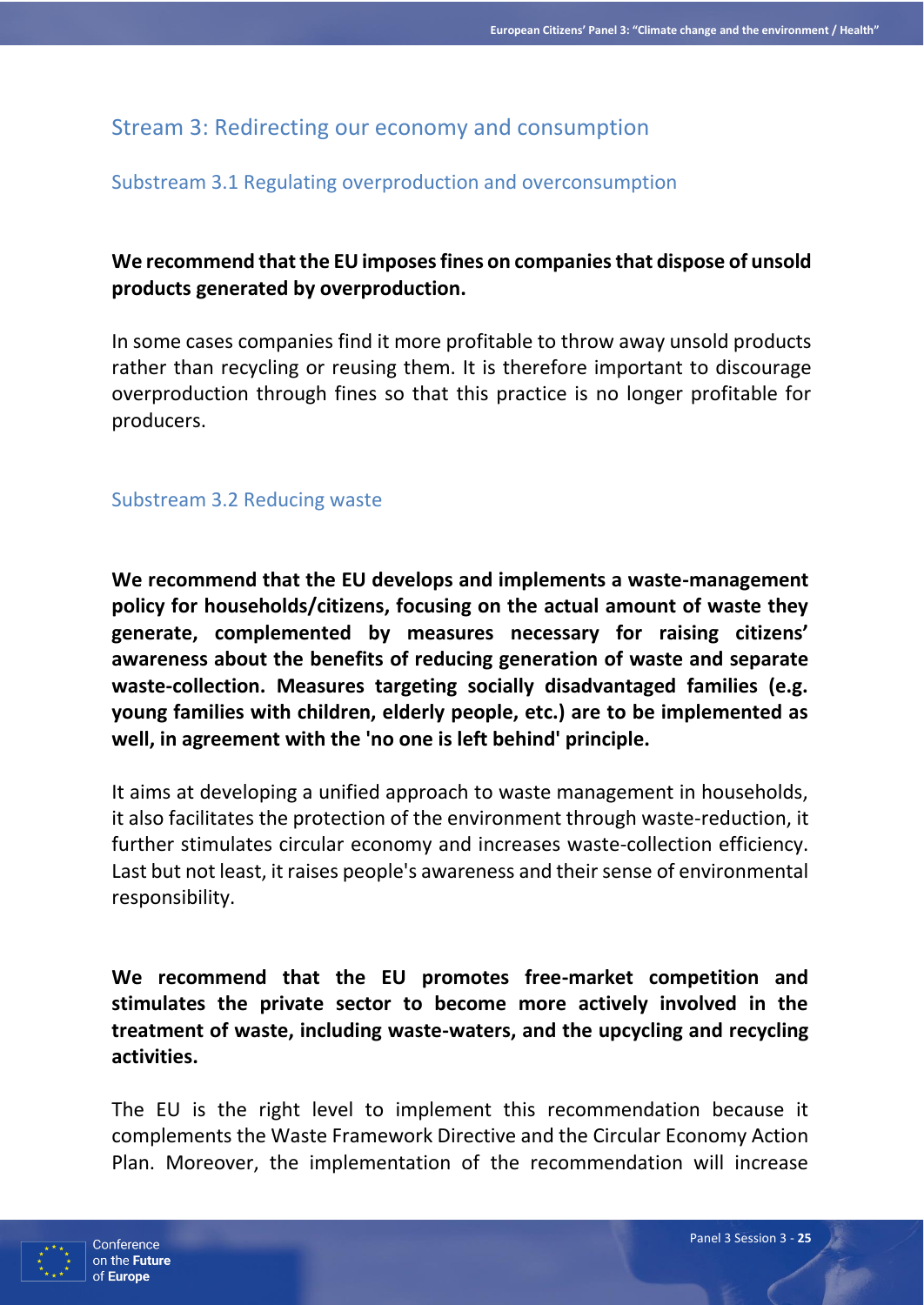innovative solutions in waste management and enhance the quality of waste management as well as the volume of treated waste because more companies will participate in these activities.

#### Substream 3.3 Fair products, equal access, and just consumption

# **We recommend relocating industries inside the European Union in order to provide high-quality fair products and tackle climate issues.**

The European Union has a know-how that has to be promoted on its own market.

Because of delocalisation of industries outside the EU, notably in Asia, some professional competences are also delocalised. This recommendation entails the professional training of European workers.

We insist on the need to avoid delocalisation between different Member States, in order to avoid unfair competition.

We observed that massive delocalisation of industries over the world affects European industries. Thus, local production will lead to healthier citizens and environment.

# Stream 4: Towards a sustainable society

## Substream 4.3 Environmentally friendly transport

**We recommend that big cities receive sanctions or subsidies depending on their performance on their public transportation with regards to the environment and pollution (electric vehicles, green public transport, pedestrianization, encouraging bike use, etc.). Penalties or subsidies that target local authorities, should be particularly applied based on changes implemented by cities on ecological transportation taking into account what their starting point is. It is the European Union, by means of its legislation, who should establish some performance indicators with regards to pollution measures and the proportional reduction. It should be done taking into account the starting points of each city.**